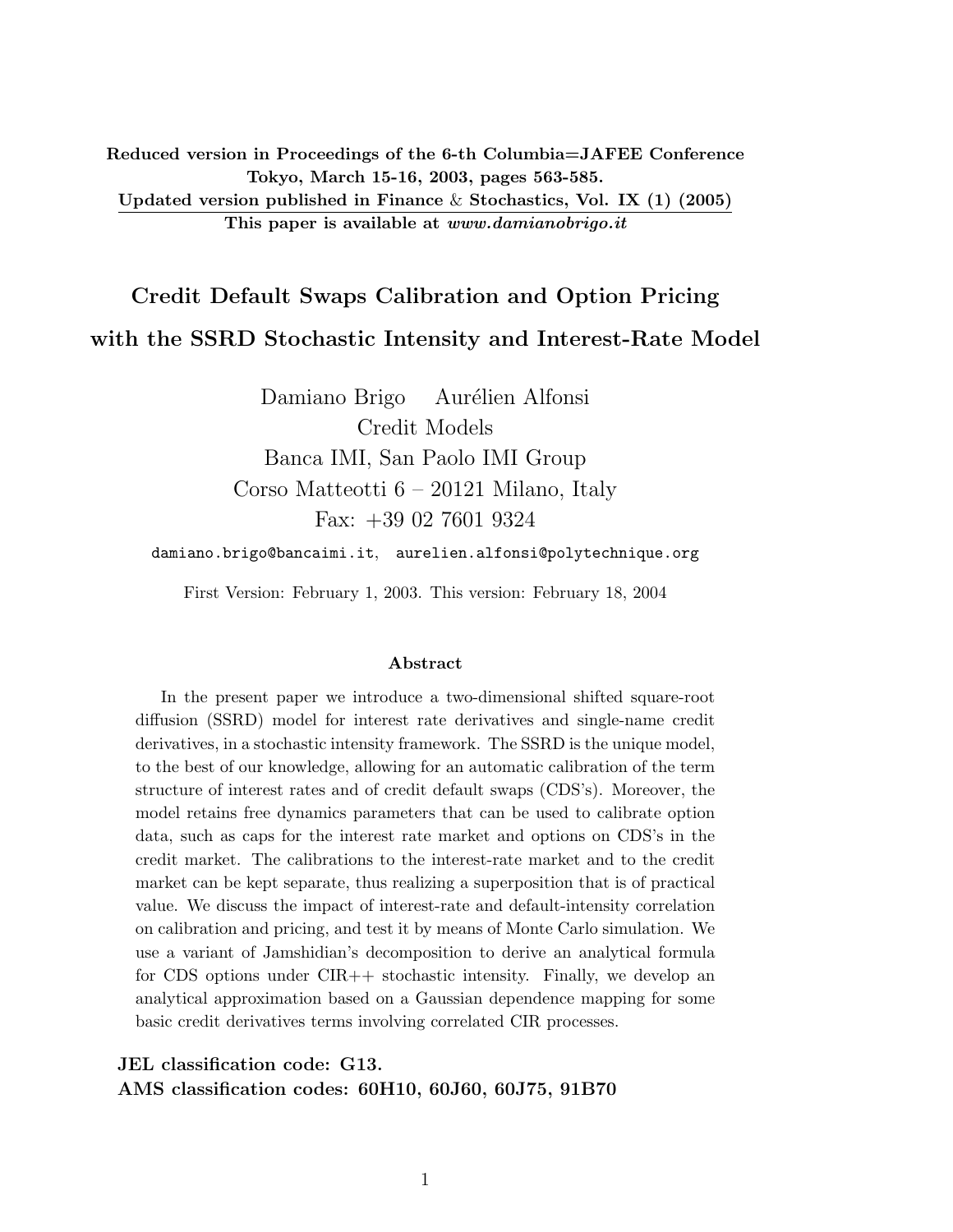### 1 Credit Default Swaps

A credit default swap is a contract ensuring protection against default. This contract is specified by a number of parameters. Let us start by assigning a maturity T.

Consider two companies "A" and "B" who agree on the following:

If a third reference company "C" defaults at time  $\tau < T$ , "B" pays to "A" a certain cash amount  $Z$ , supposed to be deterministic in the present paper, either at maturity T or at the default time  $\tau$  itself. This cash amount is a protection for "A" in case "C" defaults. A typical case occurs when "A" has bought a corporate bond issued from "C" and is waiting for the coupons and final notional payment from this bond: If "C" defaults before the corporate bond maturity, "A" does not receive such payments. "A" then goes to "B" and buys some protection against this danger, asking "B" a payment that roughly amounts to the bond notional in case "C" defaults.

In case the protection payment occurs at  $T$  we talk about "protection at maturity", whereas in the second case, with a payment occurring at  $\tau$ , we talk about "protection at default".

Typically Z is equal to a notional amount, or to a notional amount minus a recovery rate.

In exchange for this protection, company "A" agrees to pay periodically to "B" a fixed amount  $R_f$ . Payments occur at times  $\mathcal{T} = \{T_1, \ldots, T_n\}, \alpha_i = T_i - T_{i-1}, T_0 = 0,$ fixed in advance at time 0 up to default time  $\tau$  if this occurs before maturity T, or until maturity T if no default occurs. We assume  $T_n \leq T$ , typically  $T_n = T$ .

Assume we are dealing with "protection at default", as is more frequent in the market. Formally we may write the CDS discounted value to "B" at time  $t$  as

$$
\mathbf{1}_{\{\tau > t\}} \left[ D(t, \tau)(\tau - T_{\beta(\tau)-1}) R_f \mathbf{1}_{\{\tau < T_n\}} + \sum_{i=\beta(t)}^n D(t, T_i) \alpha_i R_f \mathbf{1}_{\{\tau > T_i\}} - \mathbf{1}_{\{\tau < T\}} D(t, \tau) Z \right]
$$
\n(1)

where  $t \in [T_{\beta(t)-1}, T_{\beta(t)})$ , i.e.  $T_{\beta(t)}$  is the first date of  $T_1, \ldots, T_n$  following t. The stochastic discount factor at time t for maturity T is denoted by  $D(t,T)$ The stochastic discount ractor at time t for maturity T is denoted by  $D(t, T)$  =  $B(t)/B(T)$ , where  $B(t) = \exp(\int_0^t r_u du)$  denotes the bank-account numeraire, r being the instantaneous short interest rate.

We denote by  $CDS(t, \mathcal{T}, T, R_f, Z)$  the price at time t of the above CDS. The pricing formula for this product depends on the assumptions on interest-rate dynamics and on the default time  $\tau$ .

In general, we can compute the CDS price according to risk-neutral valuation (see for example Bielecki and Rutkowski (2002)):

$$
\text{CDS}(t, \mathcal{T}, T, R_f, Z) = \mathbf{1}_{\{\tau > t\}} \mathbb{E} \left\{ D(t, \tau) (\tau - T_{\beta(\tau)-1}) R_f \mathbf{1}_{\{\tau < T_n\}} \right\}
$$
(2)  
+ 
$$
\sum_{i=\beta(t)}^n D(t, T_i) \alpha_i R_f \mathbf{1}_{\{\tau > T_i\}} - \mathbf{1}_{\{\tau < T\}} D(t, \tau) Z \middle| \mathcal{F}_t \vee \sigma(\{\tau < u\}, u \le t) \right\}
$$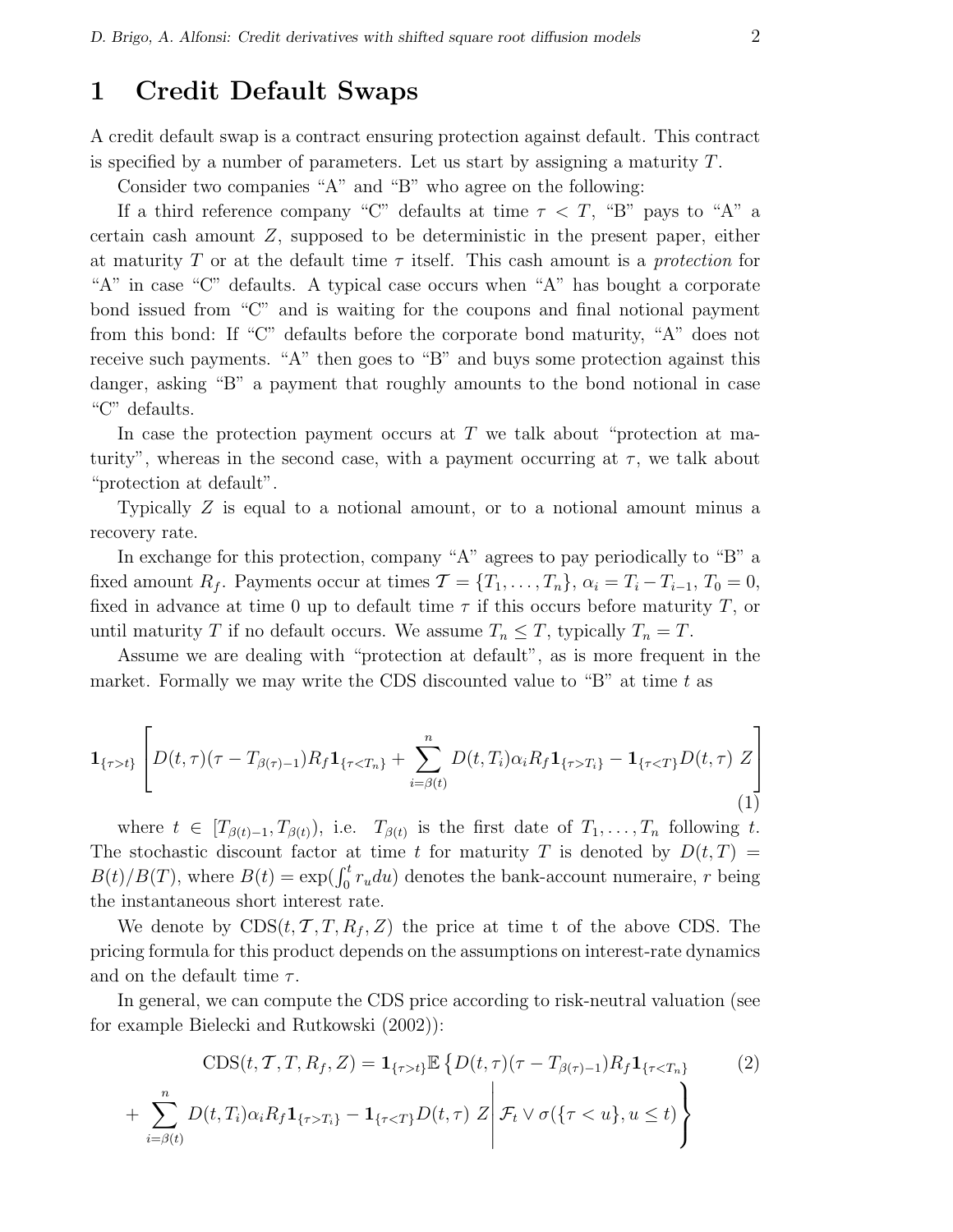where  $\mathcal{F}_t$  is the basic filtration without default, typically representing the information flow of interest rates, intensities and possibly other default-free market quantities (see Bielecki and Rutkowski  $(2001)$ , and  $\mathbb E$  denotes the risk-neutral expectation in the enlarged probability space supporting  $\tau$ . Finally, we explain shortly how the market quotes CDS prices. Usually at time t, provided default has not yet occurred, the market sets  $R_f$  to a value  $R_f^{\text{MD}}(t, T)$  that makes the CDS fair at time t, i.e. such that  $CDS(t, \mathcal{T}, T, R_f^{\text{MID}}(t, T), Z) = 0$ . In fact, in the market CDS's are quoted at a time t through a bid and an ask value for this "fair"  $R_f^{\text{MD}}(t, T)$ , for a set of canonical maturities  $T = t + 1y$  up to  $T = t + 10y$ .

### 2 A deterministic-intensity model

We consider the following model for default times. We denote by  $\tau$  the default time and assume it to be the first jump-time of a time-inhomogeneous Poisson process with strictly increasing, continuous (and thus invertible) hazard function  $\Gamma$  and hazard rate strictly increasing, continuous (and thus invertible) hazard function F and hazard rate (deterministic intensity)  $\gamma$ , with  $\int_0^T \gamma(t) dt = \Gamma(T)$ . We place ourselves under the risk-neutral measure Q, so that all expected values and probabilities in the following concern the risk neutral world.

In general intensity can be stochastic, as we will see later on. In such a case it is In general mensity can be stochastic, as we win see fatter on. In such a denoted by  $\lambda$  and the related hazard process is denoted by  $\Lambda(T) = \int_0^T \lambda_t dt$ .

In this section we consider the time-inhomogeneous Poisson process with deterministic intensity  $\gamma$ . Such a process  $N_t$  has the following well known properties: the related process  $M_t = N_{\Gamma^{-1}(t)}$  is a time-homogeneous Poisson process with constant intensity equal to  $\bar{\gamma}=1$ . This means that M is a unit-jump increasing, right continuous process with stationary independent increments and  $M_0 = 0$ . Moreover we know that

$$
M_t - M_s \sim \mathcal{P}(\bar{\gamma}(t-s)),
$$

with  $P(a)$  denoting the Poisson law with parameter a.

Notice that we can also write  $N_t = M_{\Gamma(t)}$ . It follows that if N jumps the first time at  $\tau$ , then M jumps the first time at time  $\Gamma(\tau)$ . But since M is Poisson with intensity one, its first jump time  $\Gamma(\tau)$  is distributed as an exponential random variable with parameter 1, so that

$$
\mathbb{Q}\{\Gamma(\tau) < s\} = 1 - \exp(-s).
$$

In particular, notice that since  $\Gamma$  is strictly increasing,

$$
\mathbb{Q}\{s < \tau \leq t\} = \mathbb{Q}\{\Gamma(s) < \Gamma(\tau) \leq \Gamma(t)\} = \exp(-\Gamma(s)) - \exp(-\Gamma(t)).
$$

Finally, if we assume for example interest rates to come from a diffusion process for the short-rate,

$$
dr_t = \mu(t, r_t)dt + \sigma(t, r_t)dW_t,
$$

with W a Brownian motion under the risk-neutral measure  $\mathbb{Q}$ , we have the following. Since a Poisson process and a Brownian motion defined on a common probability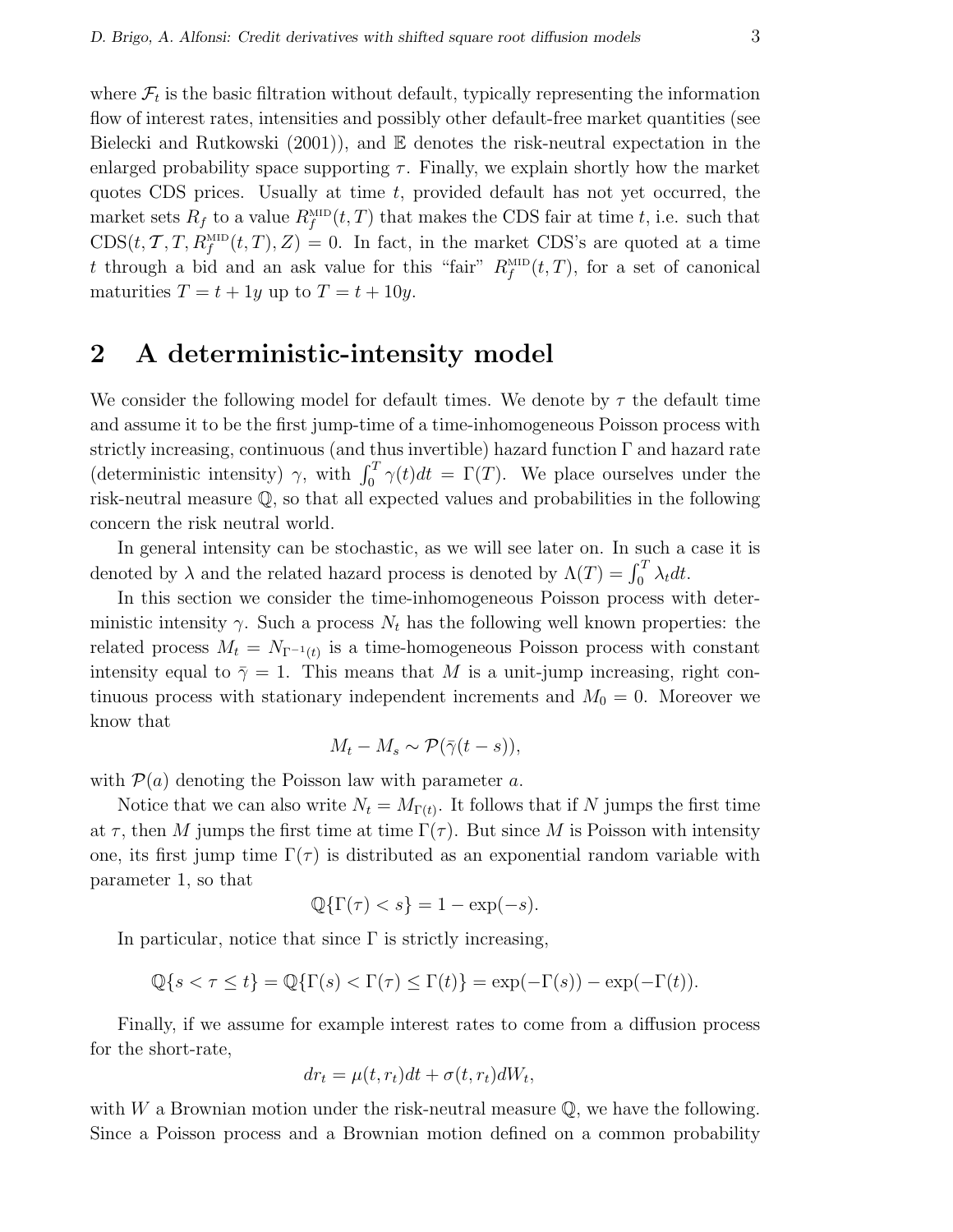space are independent (see for example Bielecki and Rutkowski (2001), p. 188), this means that the processes  $N$  and  $r$  are independent. We can thus assume the stochastic discount factor for rates,  $D(s,t) = \exp(-\int_s^t$  $\int_s^t r_u du$ , and the default time  $\tau$ to be independent whenever intensities are deterministic. We will be able to introduce dependence between interest rates and default by means of a stochastic intensity that will be correlated with the short rate.

## 2.1 Pricing and calibrating CDS with deterministic intensity models

Consider the CDS payoff (1) and price (2) in the context of deterministic intensities. Since interest rates are independent of  $\tau$ , we can set  $\tau = \Gamma^{-1}(\xi)$ , with  $\xi$  an exponential random variable of parameter 1 independent of interest rates.

Consider first

$$
\mathbf{1}_{\{t < \tau\}} \mathbb{E} \left\{ D(t, \tau) (\tau - T_{\beta(\tau)-1}) R_f \mathbf{1}_{\{\tau < T_n\}} \middle| \mathcal{F}_t \vee \sigma(\{\tau < u\}, u \le t) \right\} =
$$
\n
$$
\mathbf{1}_{\{t < \tau\}} \mathbb{E} \left\{ E \left\{ D(t, \tau) (\tau - T_{\beta(\tau)-1}) R_f \mathbf{1}_{\{\tau < T_n\}} \middle| \mathcal{F}_t \vee \tau \right\} \middle| \mathcal{F}_t \vee \sigma(\{\tau < u\}, u \le t) \right\} =
$$
\n
$$
\mathbf{1}_{\{t < \tau\}} \mathbb{E} \left\{ P(t, \tau) (\tau - T_{\beta(\tau)-1}) R_f \mathbf{1}_{\{\tau < T_n\}} \middle| \mathcal{F}_t \vee \sigma(\{\tau < u\}, u \le t) \right\} =
$$
\n
$$
\mathbf{1}_{\{t < \tau\}} R_f \int_t^{T_n} P(t, u) (u - T_{\beta(u)-1}) d\mathbb{Q} \{\tau \le u | \sigma(\{\tau < s\}, s \le t) \} =
$$
\n
$$
\mathbf{1}_{\{t < \tau\}} R_f \int_t^{T_n} P(t, u) (T_{\beta(u)-1} - u) d_u (e^{-(\Gamma(u)-\Gamma(t))}).
$$

Also, by similar arguments,

$$
\mathbf{1}_{\{t<\tau\}}\mathbb{E}\left\{ZD(t,\tau)\mathbf{1}_{\{\tau
$$

and, finally,

$$
\mathbf{1}_{\{t < \tau\}} \mathbb{E} \left\{ D(t, T_i) \mathbf{1}_{\{\tau > T_i\}} \middle| \mathcal{F}_t \vee \sigma(\{\tau < u\}, u \le t) \right\} = \mathbf{1}_{\{t < \tau\}} \mathbb{E} \left\{ D(t, T_i) \middle| \mathcal{F}_t \right\} \mathbb{E} \left\{ \mathbf{1}_{\{\tau > T_i\}} \middle| \sigma(\{\tau < u\}, u \le t) \right\} = \mathbf{1}_{\{t < \tau\}} P(t, T_i) e^{\Gamma(t) - \Gamma(T_i)},
$$

so that the CDS price (2) is in this case

$$
CDS(t, T, T, R_f, Z; \Gamma(\cdot)) = \mathbf{1}_{\{t < \tau\}} \left[ R_f \int_t^{T_n} P(t, u) (T_{\beta(u)-1} - u) d_u (e^{-(\Gamma(u)-\Gamma(t))}) + (3) \sum_{i=\beta(t)}^n P(t, T_i) R_f \alpha_i e^{\Gamma(t)-\Gamma(T_i)} + Z \int_t^T P(t, u) d_u (e^{-(\Gamma(u)-\Gamma(t))}) \right].
$$

One may wish to calibrate the determinisic-intensity model to CDS market quotes  $R_f^{\text{MID}}(0,T)$  in order to value different payoffs. To do so, one has to invert the model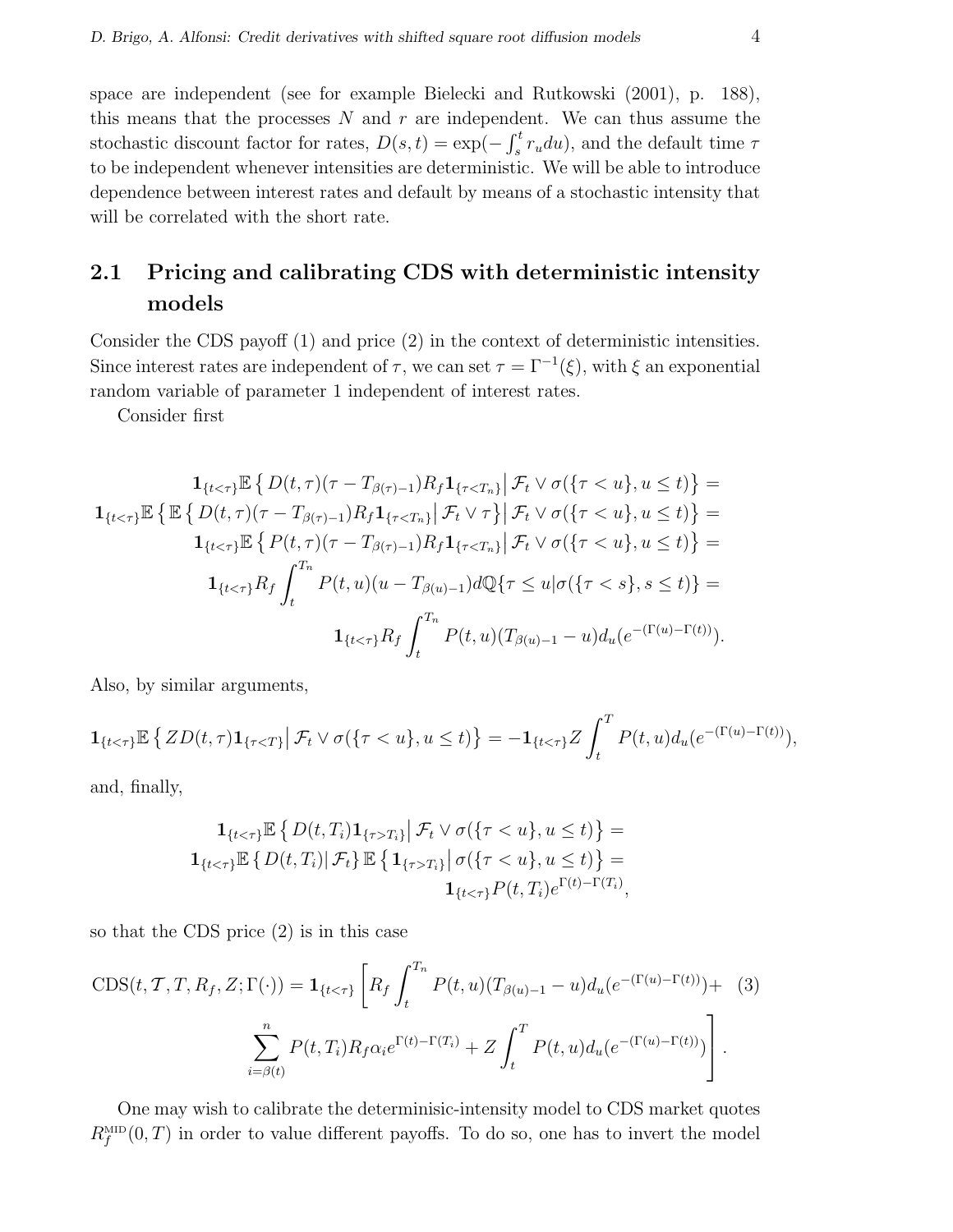

Figure 1: Graph of the implied deterministic intensity  $t \mapsto \gamma^{\text{mkt}}(t)$  for Merrill-Lynch CDS's of several maturities on October 25, 2002 (continuous line) and the best approximating hazard rate coming from a time-homogeneous CIR model (dashed line) that we will extend to CIR++ to recover exactly  $\gamma^{\text{mkt}}$ 

formula and find the Γ's that match the given CDS market quotes, by solving in  $\Gamma$  a set of equations for increasing T: Solve

$$
CDS(0, T, T, R_f^{\text{MID}}(0, T), Z; \Gamma(\cdot)) = 0
$$

in  $\Gamma$  for different  $T$ 's.

We can assume a piecewise constant intensity  $\gamma$ , constant among different maturities  $T$ , and invert prices in an iterative way as  $T$  increases, deriving each time the new part of  $\gamma$  that is consistent with the CDS quote  $R_f$  for the new maturity. Other possibilities include a piecewise *linear*  $\gamma$  (Prampolini (2002)) or some parametric forms for  $\gamma$  such as Nelson and Siegel or extensions thereof. In all such cases CDS prices in  $\gamma$  with the quoted  $R_f^{\text{MD}}$  have to be set to zero and such equations or error minimizations in  $\gamma$  have to be solved. In the following we denote by  $\gamma^{\text{mkt}}$  and  $\Gamma^{\text{mkt}}$  respectively the hazard rate and hazard function that are obtained in a deterministic model when calibrating CDS market data as above. We close this section by giving an example in Figure 1 of a piecewise linear hazard rate  $\gamma^{\text{mk}(t)}$  obtained by calibrating the 1y, 3y, 5y, 7y and 10y CDS's on Merrill-Lynch on October 2002. In Figure 2 the related risk-neutral default probabilities are given. These are equal, first order in the hazard function, to the hazard function  $\Gamma(t)$  itself, since  $\mathbb{Q}\{\tau < t\} = 1 - \exp(-\Gamma(t)) \approx \Gamma(t)$ for small Γ.

## 3 A two-factor shifted square-root diffusion model for intensity and interest rates

In this section we consider a model with stochastic intensity and interest rates.

In this kind of models  $\lambda$  is a stochastic process but, conditional on the filtration generated by  $\lambda$  itself, N remains a time-inhomogeneous Poisson process with intensity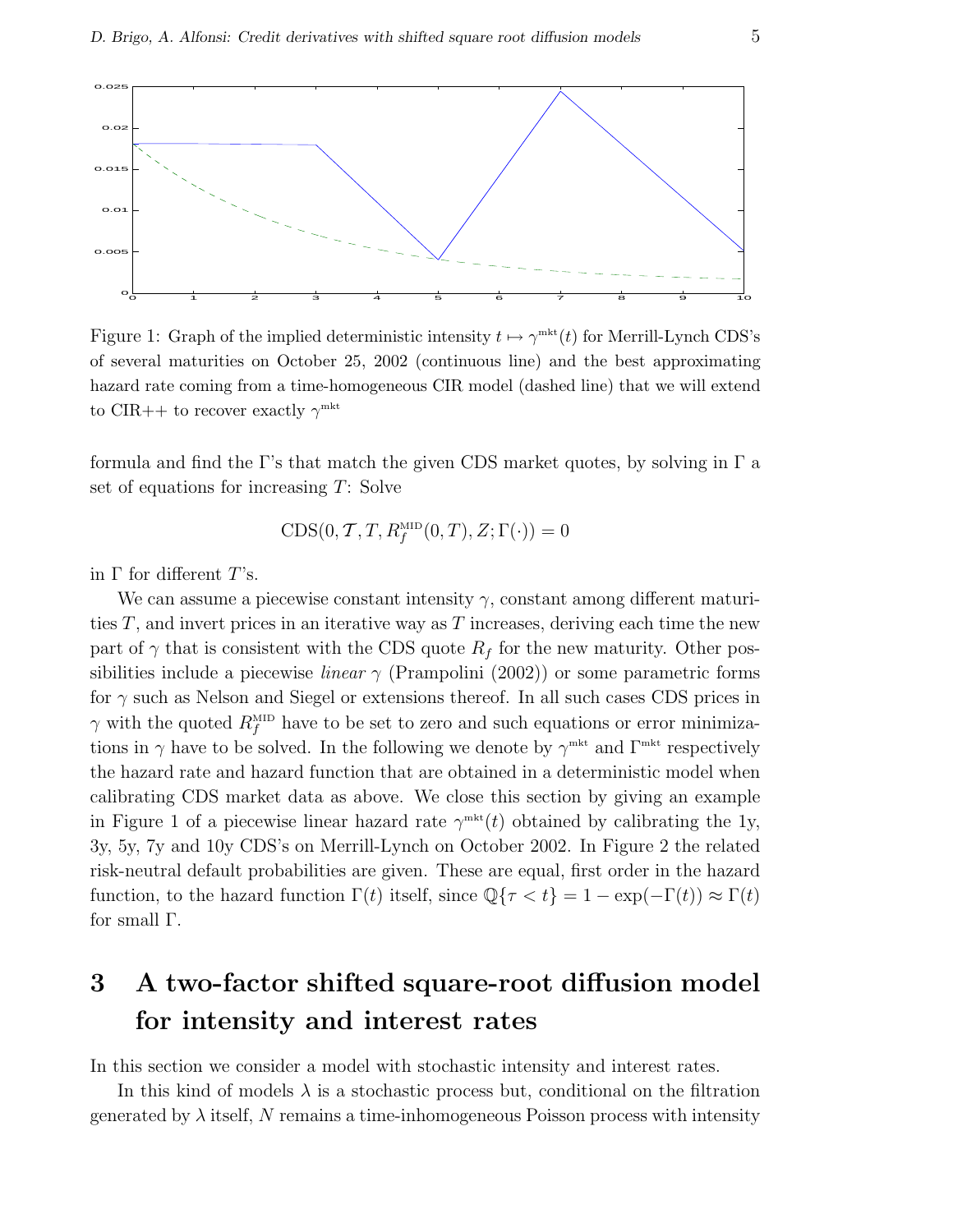

Figure 2: Graph of the implied hazard function  $t \mapsto \Gamma^{\text{mkt}}(t)$  and implied risk-neutral default probability for Merrill-Lynch CDS's of several maturities on October 25, 2002

 $\lambda$ , and conditional on this filtration all results seen at the beginning of Section 2 on survival and default probabilities are still valid. N is called a Cox process.

We now describe our assumptions on the short-rate process  $r$  and on the intensity dynamics. For more details on the use of the shifted dynamics, on a default-free interest rate context, see for example Avellaneda and Newman (1998), or Brigo and Mercurio (2001, 2001b).

#### 3.1 CIR++ short-rate model

We write the short-rate  $r_t$  as the sum of a deterministic function  $\varphi$  and of a Markovian process  $x_t^{\alpha}$ :

$$
r_t = x_t^{\alpha} + \varphi(t; \alpha) , \quad t \ge 0,
$$
\n<sup>(4)</sup>

where  $\varphi$  depends on the parameter vector  $\alpha$  (which includes  $x_0^{\alpha}$ ) and is integrable on closed intervals. Notice that  $x_0^{\alpha}$  is indeed one more parameter at our disposal: we are free to select its value as long as

$$
\varphi(0;\alpha)=r_0-x_0.
$$

We take as reference model for x the Cox-Ingersoll-Ross  $(1985)$  process:

$$
dx_t^{\alpha} = k(\theta - x_t^{\alpha})dt + \sigma \sqrt{x_t^{\alpha}}dW_t,
$$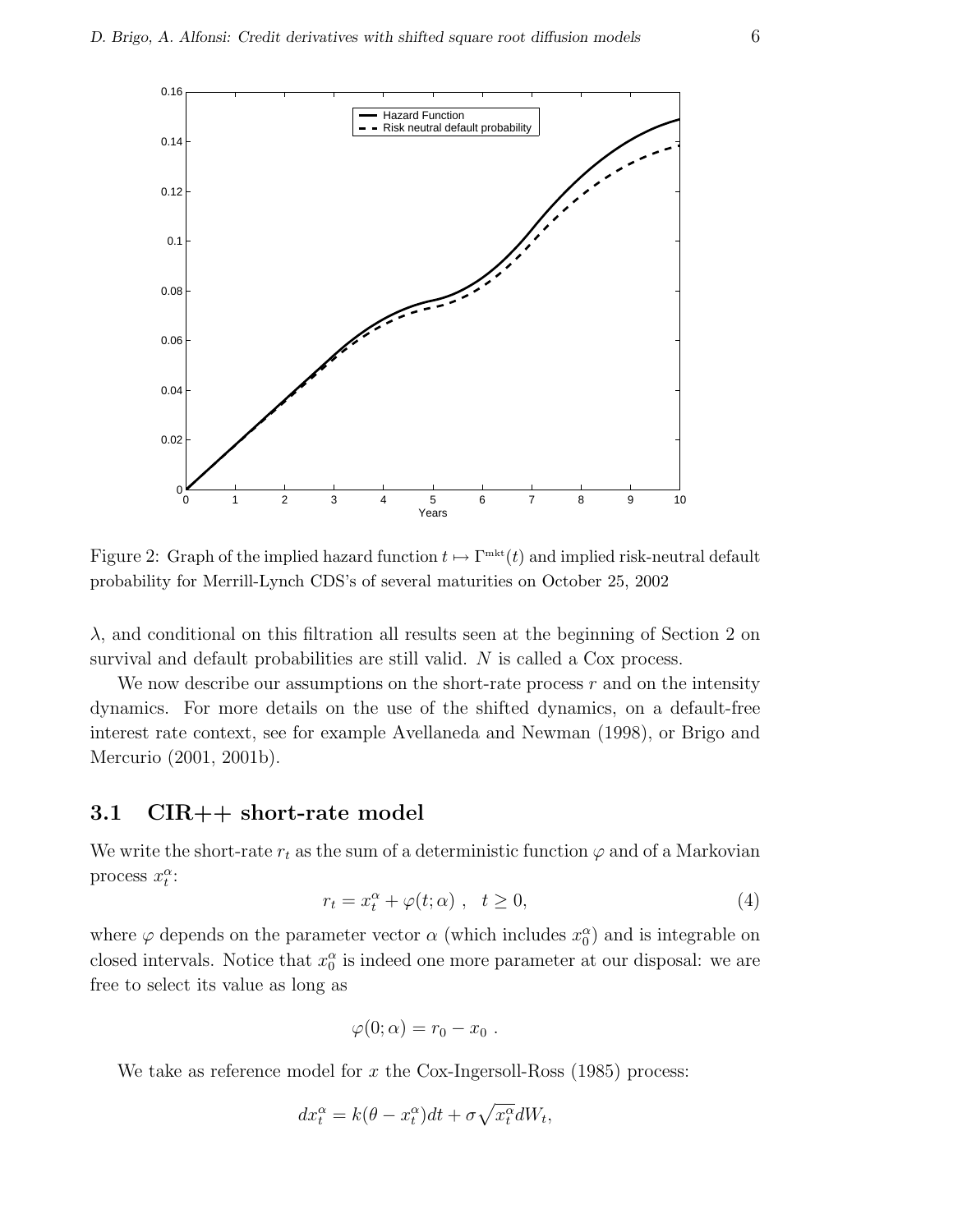where the parameter vector is  $\alpha = (k, \theta, \sigma, x_0^{\alpha})$ , with k,  $\theta$ ,  $\sigma, x_0^{\alpha}$  positive deterministic constants. The condition

$$
2k\theta > \sigma^2
$$

ensures that the origin is inaccessible to the reference model, so that the process  $x^{\alpha}$  remains positive. As is well known, this process  $x^{\alpha}$  features a noncentral *chi*square distribution, and yields an affine term-structure of interest rates. Accordingly, analytical formulae for prices of zero-coupon bond options, caps and floors, and, through Jamshidian's decomposition, coupon-bearing bond options and swaptions, can be derived. We can therefore consider the CIR++ model, consisting of our extension (4), and calculate the analytical formulae implied by such a model, by simply adapting the analogous explicit expressions for the reference CIR model as given in Cox et al. (1985). Denote by f instantaneous forward rates, i.e.  $f(t,T) =$  $-\partial \ln P(t,T)/\partial T$ .

The initial market zero-coupon interest-rate curve  $T \mapsto P^{M}(0,T)$  is automatically calibrated by our model if we set  $\varphi(t;\alpha) = \varphi^{\text{CIR}}(t;\alpha)$  where

$$
\varphi^{\text{CIR}}(t; \alpha) = f^M(0, t) - f^{\text{CIR}}(0, t; \alpha),
$$

$$
f^{\text{CIR}}(0, t; \alpha) = 2k\theta \frac{(\exp\{th\} - 1)}{2h + (k + h)(\exp\{th\} - 1)}
$$

$$
+ x_0 \frac{4h^2 \exp\{th\}}{[2h + (k + h)(\exp\{th\} - 1)]^2}
$$

with

$$
h = \sqrt{k^2 + 2\sigma^2}.
$$

For restrictions on the  $\alpha$ 's that keep r positive see Brigo and Mercurio (2001, 2001b).

Moreover, the price at time t of a zero-coupon bond maturing at time  $T$  is

$$
P(t,T) = \frac{P^M(0,T)A(0,t;\alpha) \exp\{-B(0,t;\alpha)x_0\}}{P^M(0,t)A(0,T;\alpha) \exp\{-B(0,T;\alpha)x_0\}} P^{\text{CIR}}(t,T,r_t-\varphi^{\text{CIR}}(t;\alpha);\alpha)(5)
$$

where

$$
P^{\text{CIR}}(t, T, x_t; \alpha) = \mathbb{E}_t(e^{-\int_t^T x^{\alpha}(u) du}) = A(t, T; \alpha) \exp\{-B(t, T; \alpha)x_t\}
$$

is the bond price formula for the basic CIR model, with

$$
A(t,T;\alpha) = \left[ \frac{2h \exp\{(k+h)(T-t)/2\}}{2h + (k+h)(\exp\{(T-t)h\} - 1)} \right]^{2k\theta/\sigma^2}
$$
  

$$
B(t,T;\alpha) = \frac{2(\exp\{(T-t)h\} - 1)}{2h + (k+h)(\exp\{(T-t)h\} - 1)},
$$

,

from which the continuously compound spot rate  $R(t, T)$  (still affine in  $r_t$ ), the spot LIBOR rate  $L(t,T)$ , forward LIBOR rates  $F(t,T,S)$  and all other kind of rates can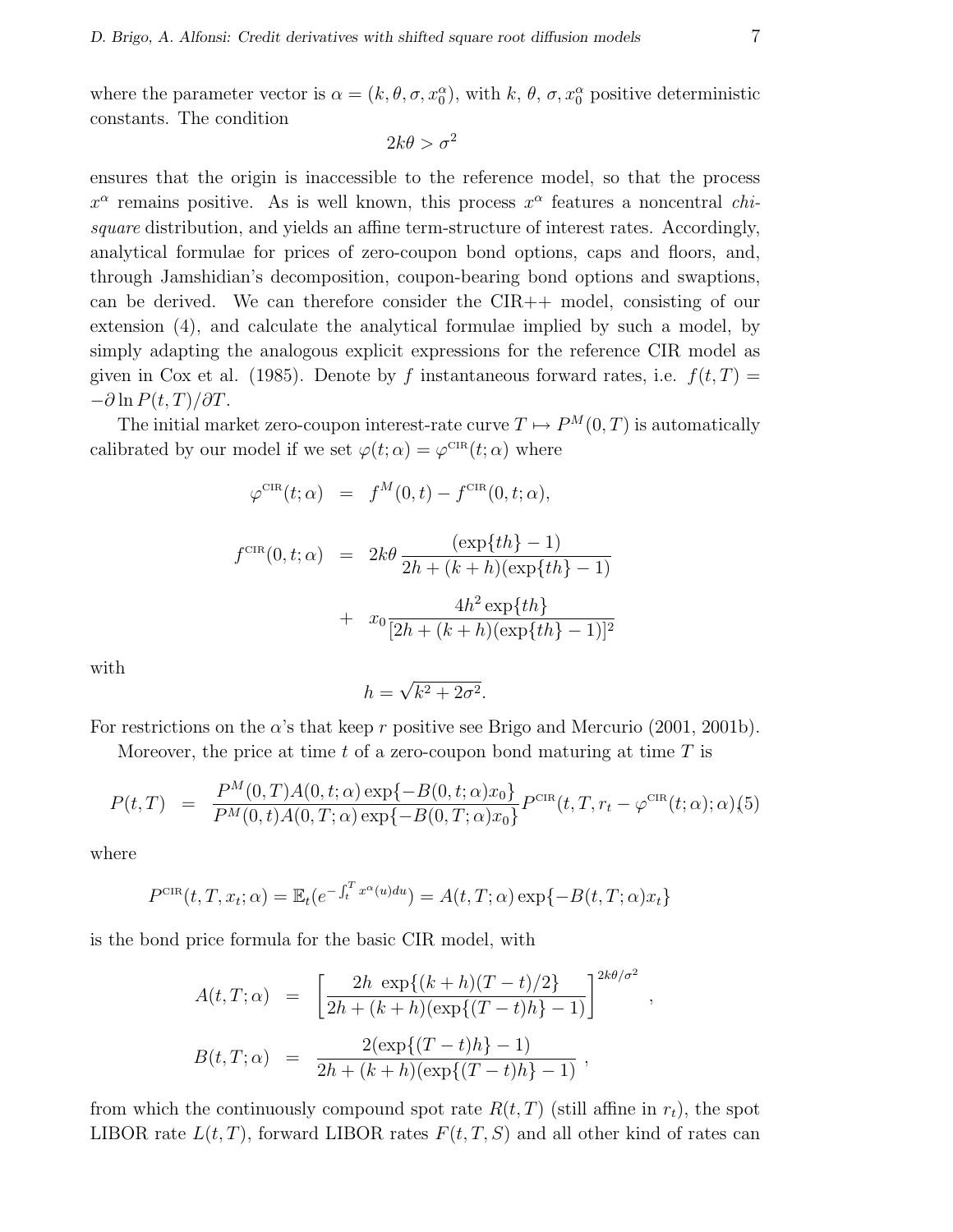be easily computed as explicit functions of  $r_t$ . We omit the argument  $\alpha$  when clear from the context.

The cap option price formula for the CIR++ model can be derived easily in closed form from the corresponding formula for the basic CIR model. This formula is a function of the parameters  $\alpha$ . In our application we will calibrate the parameters  $\alpha$  to cap prices, by inverting the analytical CIR++ formula, so that our interest rate model is calibrated to the initial zero coupon curve through  $\phi$  and to the cap market through  $\alpha$ . For more details, see Brigo and Mercurio (2001, 2001b).

#### 3.2 CIR++ intensity model

For the intensity model we adopt a similar approach, in that we set

$$
\lambda_t = y_t^{\beta} + \psi(t; \beta) , \quad t \ge 0,
$$
\n<sup>(6)</sup>

where  $\psi$  is a deterministic function, depending on the parameter vector  $\beta$  (which includes  $y_0^{\beta}$  $\beta_0^{\beta}$ , that is integrable on closed intervals. As before,  $y_0^{\beta}$  $\frac{\beta}{0}$  is indeed one more parameter at our disposal: We are free to select its value as long as

$$
\psi(0;\beta)=\lambda_0-y_0.
$$

We take  $y$  again of the form:

$$
dy_t^{\beta} = \kappa(\mu - y_t^{\beta})dt + \nu \sqrt{y_t^{\beta}}dZ_t,
$$

where the parameter vector is  $\beta = (\kappa, \mu, \nu, y_0^{\beta})$  $\binom{\beta}{0}$ , with  $\kappa$ ,  $\mu$ ,  $\nu$ ,  $y_0^{\beta}$  positive deterministic constants. Again we assume the origin to be inaccessible, i.e.

$$
2\kappa\mu > \nu^2.
$$

For restrictions on the  $\beta$ 's that keep  $\lambda$  positive, as is required in intensity models, see Brigo and Mercurio (2001, 2001b). We will often use the integrated process, that is Brigo and Mercurio (2001, 2001b). We will often use the integrated  $\Lambda(t) = \int_0^t \lambda_s ds$ , and also  $Y^{\beta}(t) = \int_0^t y_s^{\beta} ds$  and  $\Psi(t, \beta) = \int_0^t \psi(s, \beta) ds$ .

We take the short interest-rate and the intensity processes to be correlated, by assuming the driving Brownian motions  $W$  and  $Z$  to be instantaneously correlated according to

$$
dW_t dZ_t = \rho dt.
$$

This way to model the intensity and the short interest rate can be viewed as a generalization of a particular case of the Lando's (1998) approach, and can also be seen as a generalization of a particular case of the Duffie and Singleton (1997, 1999) square-root diffusion model (see for example Bielecki and Rutkowski (2001), pp 253- 258). In both cases we add a non homogeneous term to recover exactly fundamental market data in the spirit of Brigo and Mercurio (2001, 2001b).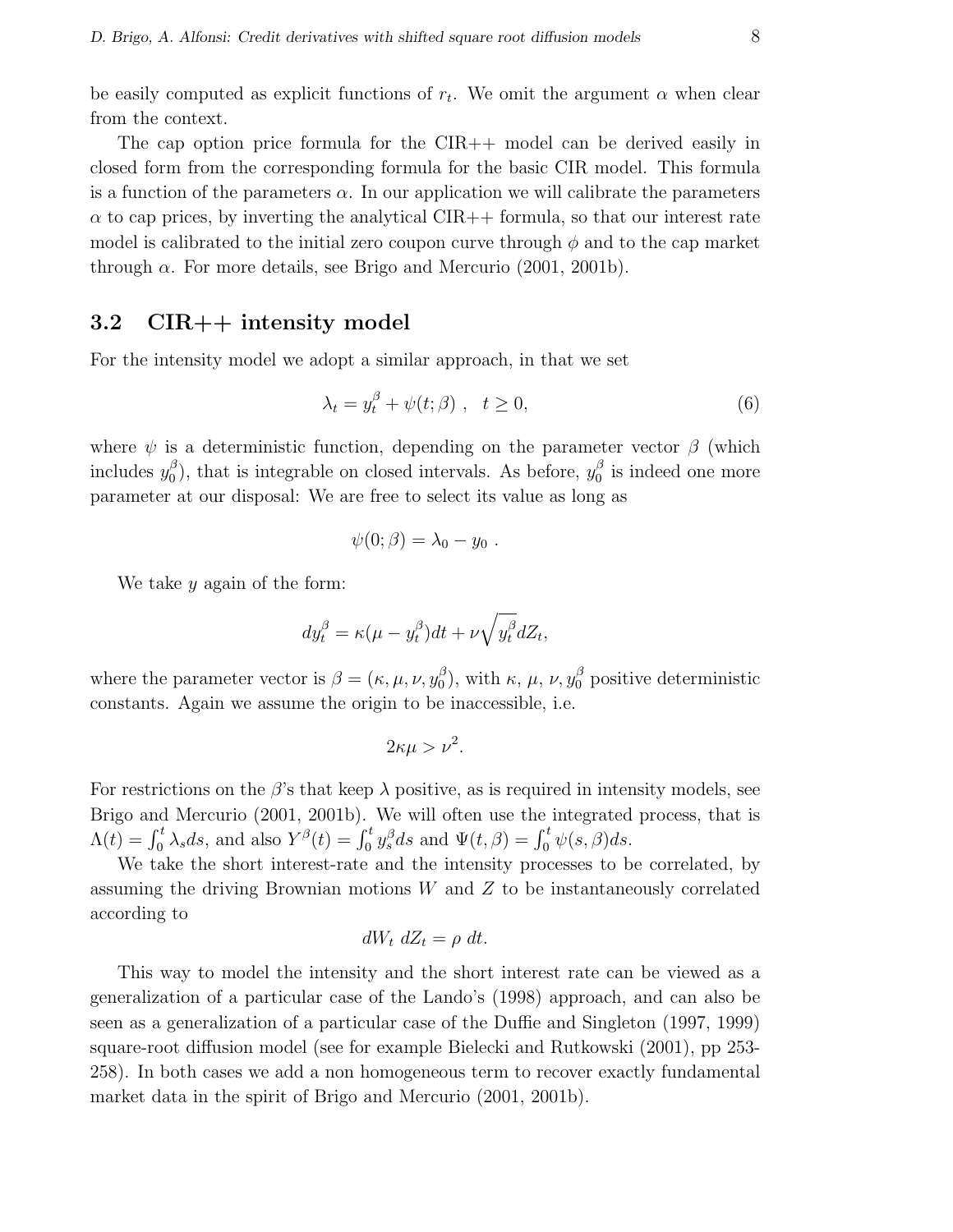### 3.3 Calibrating the joint stochastic model to CDS: Separability

With the above choice for  $\lambda$ , in the credit derivatives world we have formulae that are analogous to the ones for interest-rate derivatives products. Consider for example the risk-neutral survival probability. We have easily

$$
\mathbb{E}(\mathbf{1}_{\tau>t})=\mathbb{E}[\mathbb{E}(\mathbf{1}_{\tau>t}|\mathcal{F}^{\lambda})]=\mathbb{E}[\mathbb{E}(\mathbf{1}_{\Lambda(\tau)> \Lambda(t)}|\mathcal{F}^{\lambda})]=\mathbb{E}e^{-\Lambda(t)}=\mathbb{E}(e^{-\int_0^t \lambda(u)du}),
$$

since, conditional on  $\lambda$ ,  $\Lambda(\tau)$  is an exponential random variable with parameter one. Notice that, if  $\lambda$  were a short-rate process, the last expectation of the "stochastic discount factor" would simply be the zero-coupon bond price in our interest-rate model. So we see that survival probabilities for the  $\lambda$  model are the analogous of zero-coupon bond prices P in the r model. Thus if we choose for  $\lambda$  a CIR++ process, survival probabilities will be given by the CIR++ model bond price formula.

In particular, by expressing credit default swaps data through the implied hazard function  $\Gamma^{\text{mkt}}$ , according to the method described in Section 2.1, we see that in order to reproduce such data with our  $\lambda$  model we need have, in case  $\rho = 0$  (independence between interest-rates r and default intensities  $\lambda$ ),

$$
\mathbb{Q}(\tau > t)_{model} = \mathbb{E}(e^{-\Lambda(t)}) = e^{-\Gamma^{\text{mkt}}(t)} = \mathbb{Q}(\tau > t)_{market}.
$$

Taking into account our particular specification (6) of  $\lambda$ , the central equality reads

$$
\exp(-\Gamma^{\text{mkt}}(t)) = \mathbb{E} \exp(-\Psi(t,\beta) - Y^{\beta}(t))
$$

from which

$$
\Psi(t,\beta) = \Gamma^{\text{mkt}}(t) + \ln(\mathbb{E}(e^{-Y^{\beta}(t)})) = \Gamma^{\text{mkt}}(t) + \ln(P^{\text{CIR}}(0,t,y_0;\beta)),\tag{7}
$$

where we choose the parameters  $\beta$  in order to have a positive function  $\psi$  (i.e. an increasing  $\Psi$ ). Thus, if  $\psi$  is selected according to this last formula, as we will assume from now on, the model is calibrated to the market implied hazard function  $\Gamma^{\text{mkt}}$ , i.e. to CDS data.

Recall that in the above calibration procedure we assumed  $\rho = 0$ . Indeed, it is easy to show via iterated conditioning that in such a case calibrating the implied hazard function to the model survival probabilities is equivalent to directly calibrate the  $(r, \lambda)$ -model by setting to zero CDS prices corresponding to the market quoted  $R_f$ 's. More precisely, one can show by straightforward calculations that if  $\rho = 0$  and  $\psi(\cdot;\beta)$  is selected according to (7), then the price of the CDS under the stochastic intensity model  $\lambda$  is the same price obtained under deterministic intensity  $\gamma^{\text{mkt}}$  and is given by (3). So in a sense when  $\rho = 0$  the CDS price does not depend on the dynamics of  $(\lambda, r)$ , and in particular it does not depend on  $k, \theta, \sigma, \kappa, \nu$  and  $\mu$ . We will verify this also numerically in Table 6: by amplifying instensity randomness through an increase of  $\kappa, \nu$  and  $\mu$  we do not substantially affect the CDS price in case  $\rho = 0$ .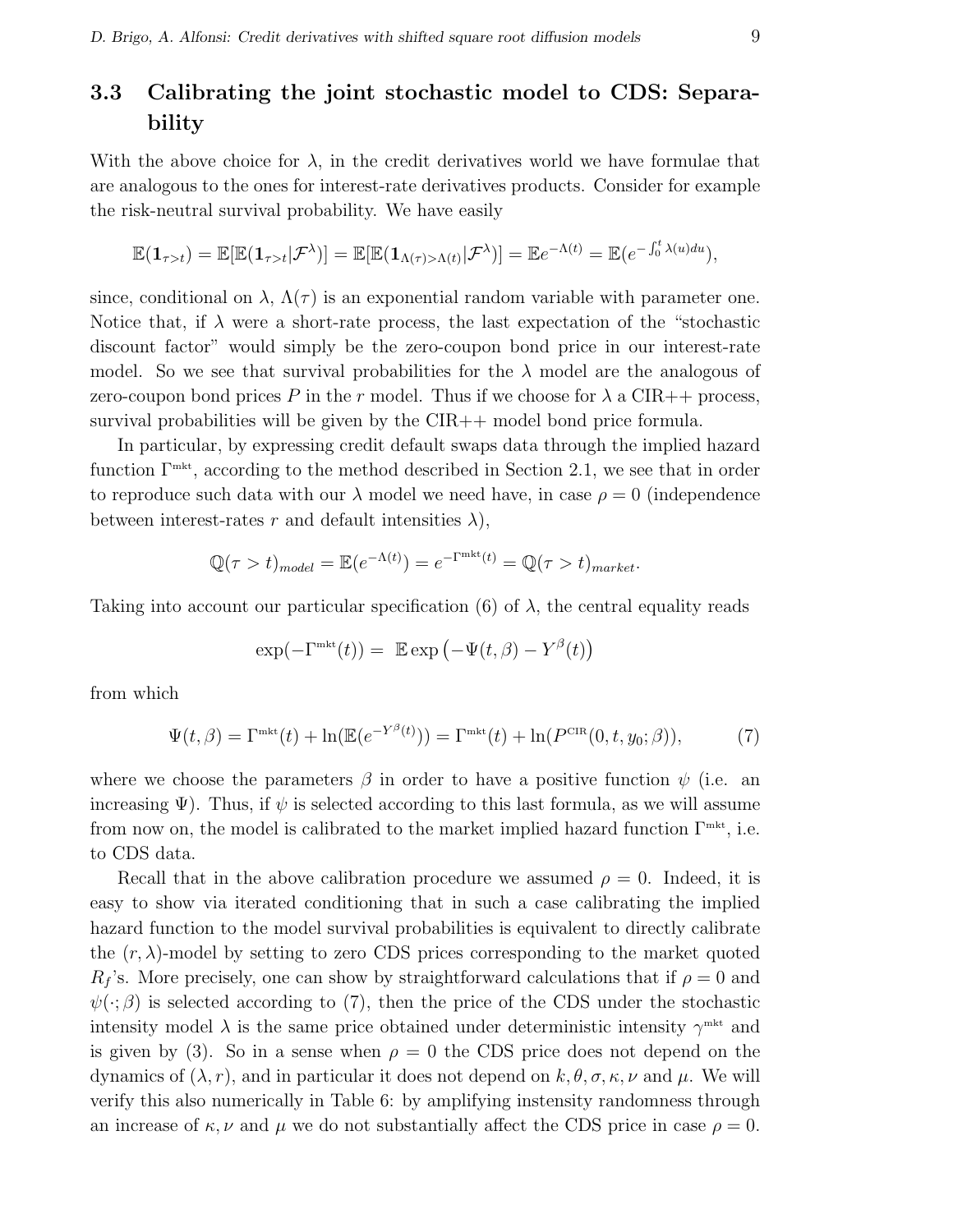However, if  $\rho \neq 0$ , the CDS becomes in principle dependent on the dynamics, and the two procedures are not equivalent, and the correct one would be to equate to zero the model CDS prices (now depending on  $\rho$ , given the nonlinear nature of some terms in the payoff) corresponding to market quoted  $R_f$ 's.

This is rather annoying, since the attractive feature of the model is the separate and semi-automatic calibration of the interest-rate part to interest-rate data and of the intensity part to credit market data. Indeed, in the separable case the credit derivatives desk might ask for the  $\alpha$  parameters and the  $\phi(\cdot; \alpha)$  curve to the interestrate derivatives desk, and then proceed with finding  $\beta$  and  $\psi(\cdot;\beta)$  from CDS data. This ensures also a consistency of the interest rate model that is used in credit derivatives evaluation with the interest rate model that is used for default-free derivatives. This separate automatic calibration no longer holds if we introduce  $\rho$ , since now the dynamics of interest rates is also affecting the CDS price.

However, we will see below in table 6 that the impact of  $\rho$  is typically negligible on CDSs, even in case intensity randomness is increased by a factor from 3 to 5.

We can thus calibrate CDS data with  $\rho = 0$ , using the separate calibration procedure outlined above, and then set ρ to a desired value.

After calibrating CDS data through  $\psi(\cdot, \beta)$ , we are left with the parameters  $\beta$ , which can be used to calibrate further products, similarly to the way the  $\alpha$  parameters of the r model are used to calibrate cap prices after calibration of the zero-coupon curve in the interest rate market. However, this will be interesting when option data on the credit derivatives market will become more liquid. Even as we write, the first proposals for CDS options have reached our bank through Bloomberg, but the bid-ask spreads are very large and suggest to consider these first quotes with caution (Prampolini (2002)). At the moment we content ourselves of calibrating only CDS's for the credit part. To help specifying  $\beta$  without further data we impose a constraint on the calibration of CDS's. We require the  $\beta$ 's to be found that keep  $\Psi$ positive and increasing and that minimize  $\int_0^T \psi(s,\beta)^2 ds$ . This minimization amounts to contain the departure of  $\lambda$  from its time-homogeneous component  $y^{\beta}$  as much as possible. Indeed, if we take as criterion the integrated squared difference between "instantaneous forward rates"  $\gamma^{\text{mkt}}$  in the market and  $f^{\text{CIR}}(\cdot;\beta)$  in our homogeneous CIR model with  $\beta$  parameters, constraining these differences to be positive at all points, the related minimization gives us the time-homogeneous CIR model  $\beta$  that is closest to market data under the given constraints.

We calibrated the same CDS data as at the end of Section 2.1 up to a ten years maturity and obtained the following results

$$
\beta
$$
:  $\kappa = 0.354201$ ,  $\mu = 0.00121853$ ,  $\nu = 0.0238186$ ;  $y_0 = 0.0181$ ,

with the  $\psi$  function plotted in Fig 3. The interest-rate model part has been calibrated to the initial zero curve and to cap prices, along the lines of Brigo and Mercurio (2001, 2001b), which we do not repeat here. The parameters are

 $\alpha: k = 0.528905, \ \theta = 0.0319904, \ \sigma = 0.130035, \ x_0 = 8.32349 \times 10^{-5}.$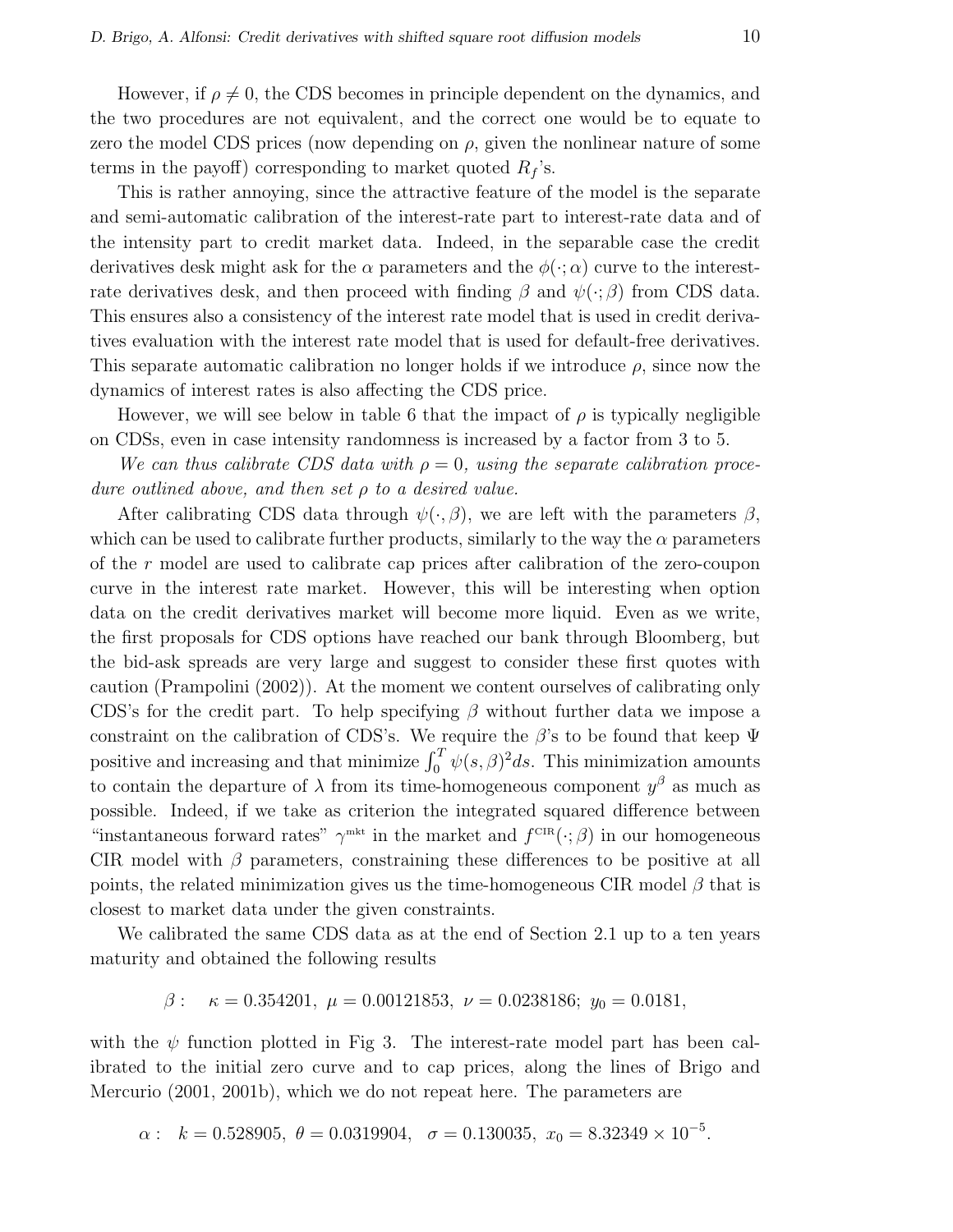

Figure 3:  $\psi$  function for the CIR++ model for  $\lambda$  calibrated to Merrill-Lynch CDS's of maturities up to 10y on October 25, 2002

To check that, as anticipated above, the impact of the correlation  $\rho$  is negligible on CDS's we reprice the 5y CDS we used in the above calibration with  $\rho = 0$ , ceteris paribus, by setting first  $\rho = -1$  and then  $\rho = 1$ . As usual, the amount  $R_f$  renders the CDS fair at time 0, thus giving  $CDS(0, T, T, R_f, Z) = 0$  with the deterministic model or with the stochastic model when  $\rho = 0$ . In our case (market data of October 25, 2002) the MID value  $R_f$  corresponding to  $R_f^{\text{BD}} = 0.009$  and  $R_f^{\text{ASK}} = 0.0098$  is  $R_f = 0.0094$ , while  $Z = 0.593$ , corresponding to a recovery rate of 0.407. With this  $R_f$  and the above  $(r, \lambda)$  model calibrated with  $\rho = 0$  we now set  $\rho$  to different values and, by the "Gaussian mapping" approximation technique described below to model  $(r, \lambda)$ , we obtain the results given in Table 5. It is evident that the impact of rates/intensities correlation is almost negligible on CDS's, and typically well within a small fraction of the bid-ask spread (Prampolini (2002)). Indeed, with the above market quotes, in the case  $\rho = 0$ , we have

$$
CDS(0, T, T, R_f^{\text{BID}}, Z) = -17.14E - 4, \quad CDS(0, T, T, R_f^{\text{ASK}}, Z) = 17.16E - 4. \tag{8}
$$

So we see that the possible excursion of the CDS value due to correlation as from Table 5 is less than one tenth of the CDS excursion corresponding to the market bid-ask spread, and is thus negligible. This is further confirmed when Monte Carlo valuation replaces the Gaussian dependence mapping approximation, as one can see from Table 6.

#### 3.4 Euler and Milstein explicit schemes for simulating  $(\lambda, r)$

The SSRD model allows for known non-central chi-squared transition densities in the case with 0 correlation. However, when  $\rho$  is not zero we need to resort to numerical methods to obtain the joint distribution of r and  $\lambda$  and of their functionals needed for discounting and evaluating payoffs. The typical technique consists in adopting a discretization scheme for the relevant SDEs and then to simulate the Gaussian shocks corresponding to the joint Brownian motions increments in the discretized dynamics.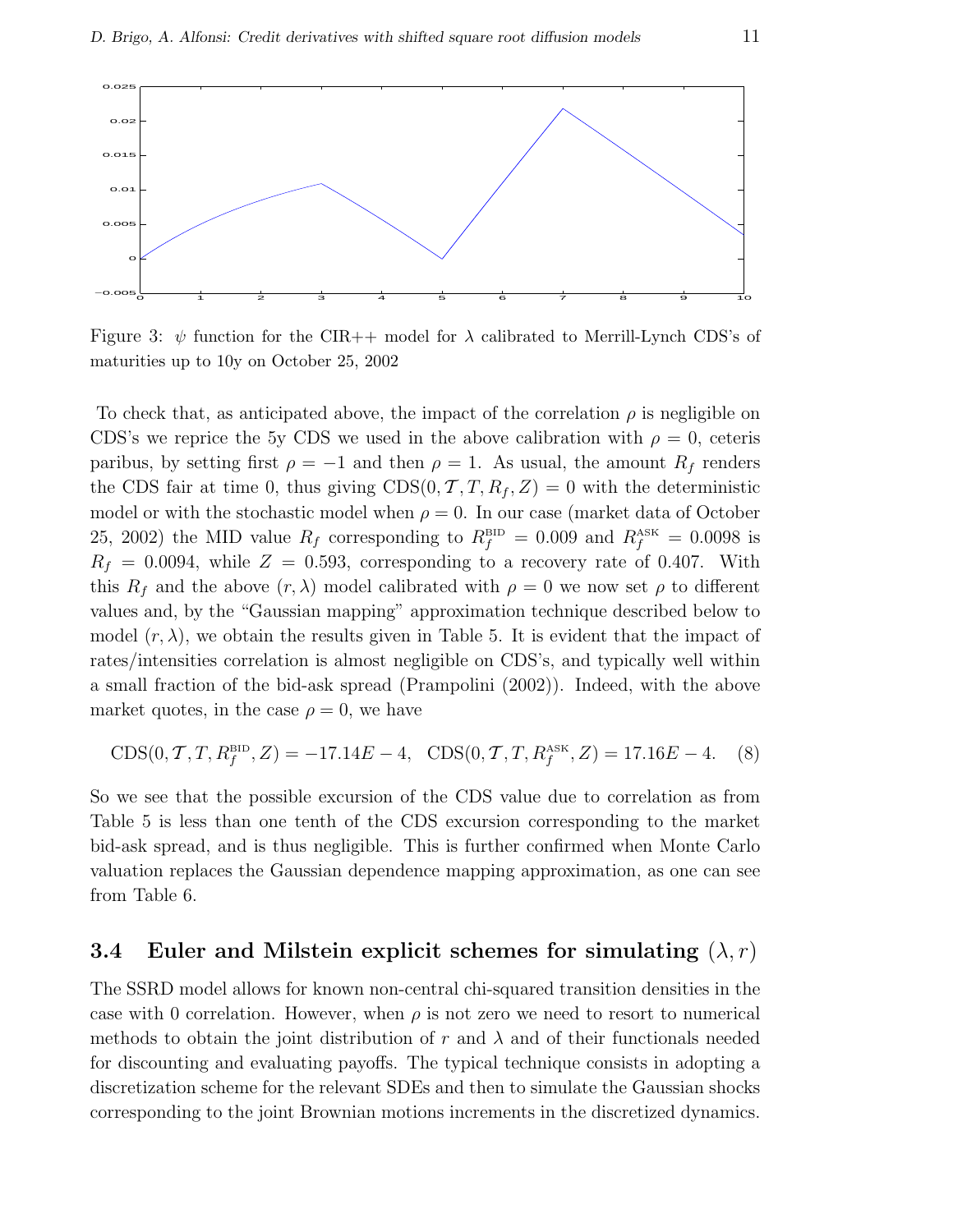The easiest choice is given by the Euler Scheme. Let  $t_0 = 0 < t_1 < ... \le t_n = T$ be a discretization of the interval [0, T]. We write Z as  $Z_t = \rho W_t + \sqrt{1 - \rho^2} W_t$ (Cholesky decomposition), where  $W'_t$  is a Brownian motion independent of  $W$ , and we obtain the increments of  $(W, Z)$  between  $t_i$  and  $t_{i+1}$  through simulation of the increments of  $W$  and  $W'$  (independent, centered Gaussian variables with variance  $t_{i+1} - t_i$ ). We thus obtain:

$$
\tilde{x}_{t_{i+1}}^{\alpha} = \tilde{x}_{t_i}^{\alpha} + k(\theta - \tilde{x}_{t_i}^{\alpha})(t_{i+1} - t_i) + \sigma \sqrt{\tilde{x}_{t_i}^{\alpha}} (W_{t_{i+1}} - W_{t_i})
$$
  

$$
\tilde{y}_{t_{i+1}}^{\beta} = \tilde{y}_{t_i}^{\beta} + \kappa(\mu - \tilde{y}_{t_i}^{\beta})(t_{i+1} - t_i) + \nu \sqrt{\tilde{y}_{t_i}^{\beta}} (Z_{t_{i+1}} - Z_{t_i}).
$$

Although the regularity conditions that ensure a better convergence for the Milstein scheme are not satisfied here (the diffusion coefficient is not Lipschitz), one may try to apply it anyway. The related equations for  $(\tilde{x}^{\alpha}_{t_i}, \tilde{y}^{\beta}_{t_i})$  $_{t_i}^{\beta}$  are as follows:

$$
\tilde{x}_{t_{i+1}}^{\alpha} = \tilde{x}_{t_i}^{\alpha} + k(\theta - \tilde{x}_{t_i}^{\alpha})(t_{i+1} - t_i) + \sigma \sqrt{\tilde{x}_{t_i}^{\alpha}} (W_{t_{i+1}} - W_{t_i}) + \frac{1}{4} \sigma^2 [(W_{t_{i+1}} - W_{t_i})^2 - (t_{i+1} - t_i)]
$$
  

$$
\tilde{y}_{t_{i+1}}^{\beta} = \tilde{y}_{t_i}^{\beta} + \kappa(\mu - \tilde{y}_{t_i}^{\beta})(t_{i+1} - t_i) + \nu \sqrt{\tilde{y}_{t_i}^{\beta}} (Z_{t_{i+1}} - Z_{t_i}) + \frac{1}{4} \nu^2 [(Z_{t_{i+1}} - Z_{t_i})^2 - (t_{i+1} - t_i)]
$$

However, for the SSRD model and for CIR processes in general we may obtain a more effective ad-hoc scheme as follows.

#### 3.5 The Euler Implicit Positivity-Preserving Scheme

The previous explicit schemes present us with two major drawbacks. The first one is that such schemes do not ensure positivity of  $\tilde{x}_{t_i}^{\alpha}$  (resp.  $\tilde{y}_{t_i}^{\beta}$  $_{t_i}^{\beta}$ ). It is possible to correct the above problem as follows: when we obtain a negative value, we can simulate a Brownian bridge on  $[t_i, t_{i+1}]$ , with a time step small enough to retrieve the positivity which is ensured in the continuous case when  $2k\theta > \sigma^2$ . The related second drawback is that the above basic explicit schemes do not preserve the following property of positivity. Let  $\bar{\alpha} = (k, \theta, \sigma, \bar{x}_0)$ , corresponding to a different initial condition  $\bar{x}_0$  for x. "For a given path  $(W_{t_i}(\omega))_i$ ,  $x_0 \leq \bar{x}_0$  implies  $\tilde{x}_{t_i}^{\alpha}(\omega) \leq \tilde{x}_{t_i}^{\bar{\alpha}}(\omega)$  for all  $t_i$ 's". This property is important, since by taking a positive initial condition we would be sure that the simulation keeps the process positive. This positivity preserving property holds for the original process in continuous time<sup>1</sup>. We then set to find a scheme satisfying this property.

Let us remark that, for a sufficiently regular partition of [0, T], when  $\max\{t_{i+1}$  –

<sup>&</sup>lt;sup>1</sup>Indeed, if we set  $\delta_t = x_t^{\bar{\alpha}} - x_t^{\alpha}$  with  $\bar{x}_0 > x_0$ , we have  $d\delta_t = \delta_t(-kdt + \sigma/(\sqrt{x_t^{\alpha}} +$ p  $\overline{x_t^{\bar{\alpha}}})dW_t$ ). Thus,  $\delta_t$  appears as a Doleans exponential process and remains positive for all t.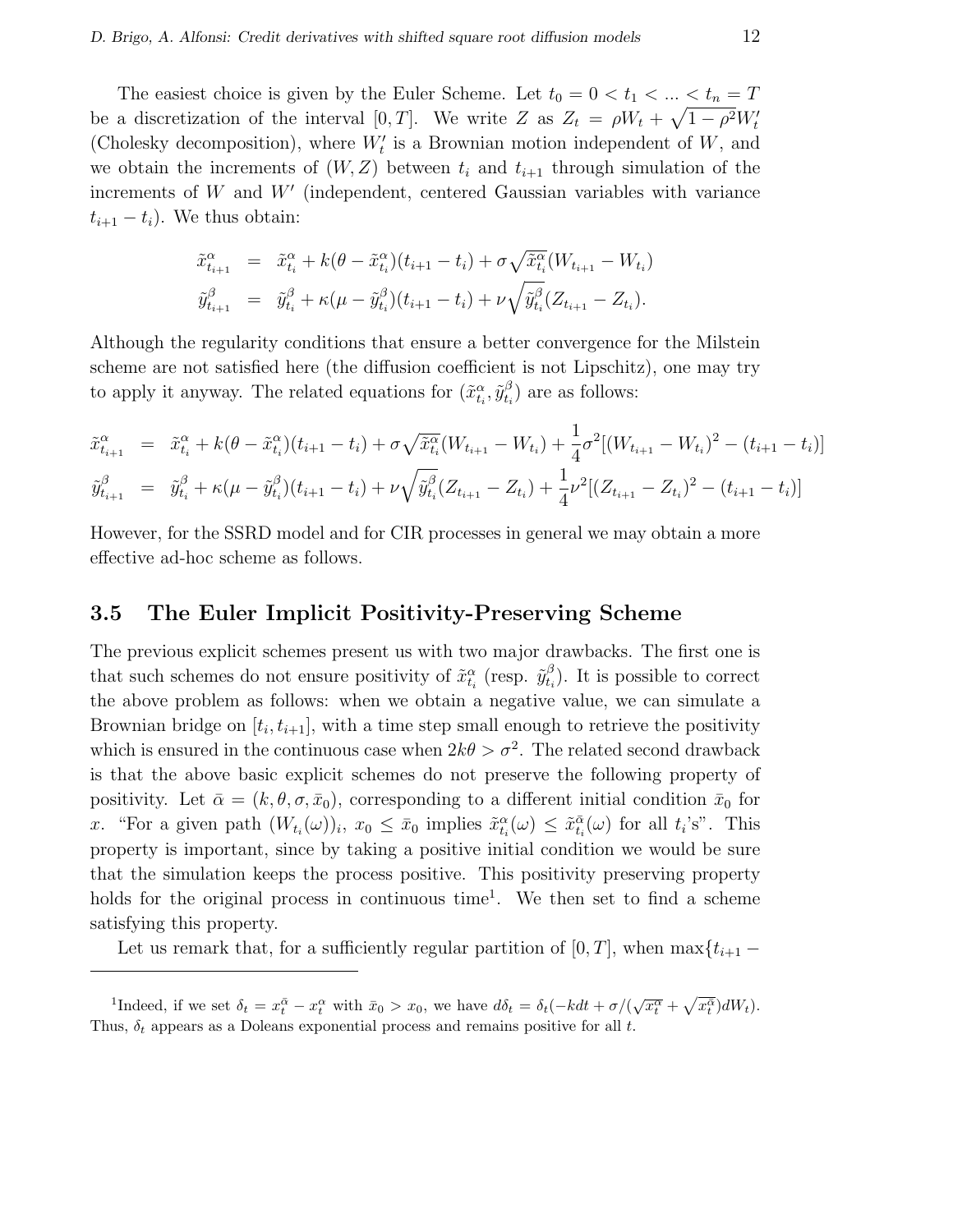$$
t_i, 0 \le i \le n \} \to 0 \text{ we have}
$$
  
\n
$$
x_t^{\alpha} = x_0^{\alpha} + \int_0^t k(\theta - x_s)ds + \sigma \int_0^t \sqrt{x_s^{\alpha}}dW_s
$$
  
\n
$$
= x_0^{\alpha} + \sum_{i:t_i < t} k(\theta - x_{t_i})(t_{i+1} - t_i) + \sigma \sum_{i:t_i < t} \sqrt{x_{t_i}^{\alpha}}(W_{t_{i+1}} - W_{t_i}) + O((\max_i (t_{i+1} - t_i))^{1/2})
$$
  
\n
$$
= x_0^{\alpha} + \sum_{i:t_i < t} k(\theta - x_{t_{i+1}})(t_{i+1} - t_i) + \sigma \sum_{i:t_i < t} \sqrt{x_{t_{i+1}}^{\alpha}}(W_{t_{i+1}} - W_{t_i})
$$
  
\n
$$
- \sigma \sum_{i:t_i < t} (\sqrt{x_{t_{i+1}}^{\alpha}} - \sqrt{x_{t_i}^{\alpha}})(W_{t_{i+1}} - W_{t_i}) + O((\max_i (t_{i+1} - t_i))^{1/2})
$$
  
\n
$$
= x_0^{\alpha} + \sum_{i:t_i < t} (k\theta - \frac{\sigma^2}{2} - kx_{t_{i+1}})(t_{i+1} - t_i) + \sigma \sum_{i:t_i < t} \sqrt{x_{t_{i+1}}^{\alpha}}(W_{t_{i+1}} - W_{t_i})
$$
  
\n
$$
+ O((\max_i (t_{i+1} - t_i))^{1/2}),
$$

in  $L^2$ , since  $d\langle$ √  $\langle \overline{x}_t^{\alpha}, W_t \rangle = \sigma dt/2$ . We will then introduce the following implicit scheme:

$$
\tilde{x}_{t_{i+1}}^{\alpha} = \tilde{x}_{t_i}^{\alpha} + (k\theta - \frac{\sigma^2}{2} - k\tilde{x}_{t_{i+1}}^{\alpha})(t_{i+1} - t_i) + \sigma \sqrt{\tilde{x}_{t_{i+1}}^{\alpha}} (W_{t_{i+1}} - W_{t_i})
$$
  

$$
\tilde{y}_{t_{i+1}}^{\beta} = \tilde{y}_{t_i}^{\beta} + (\kappa\mu - \frac{\nu^2}{2} - \kappa \tilde{y}_{t_{i+1}}^{\beta})(t_{i+1} - t_i) + \nu \sqrt{\tilde{y}_{t_{i+1}}^{\beta}} (Z_{t_{i+1}} - Z_{t_i}).
$$

It follows that  $\sqrt{\tilde{x}_{t_{i+1}}^{\alpha}}$  is the unique positive root (when  $2k\theta > \sigma^2$ ) of the second-degree polynomial  $P(X) = (1 + k(t_{i+1} - t_i))X^2 - \sigma(W_{t_{i+1}} - W_{t_i})X - (\tilde{x}_{t_i}^{\alpha} + (k\theta - \frac{\sigma^2}{2})X^2 - \sigma^2)$  $(\frac{t^2}{2})(t_{i+1}-t_i)),$ and we get  $\tilde{x}_{t_{i+1}}^{\alpha} :=$ 

$$
\left(\frac{\sigma(W_{t_{i+1}}-W_{t_i})+\sqrt{\sigma^2(W_{t_{i+1}}-W_{t_i})^2+4(\tilde{x}_{t_i}^{\alpha}+(k\theta-\frac{\sigma^2}{2})(t_{i+1}-t_i))(1+k(t_{i+1}-t_i))}}{2(1+k(t_{i+1}-t_i))}\right)^2,
$$
\n(9)

with a similar formula for  $\tilde{y}_{t_{i+1}}^{\beta}$ . Since this expression is clearly increasing in  $\tilde{x}_{t_i}^{\alpha}$ , we obtain the positivity preserving property above, and the positivity of  $\tilde{x}^{\alpha}_{t_{i+1}}$  is guaranteed by construction. Thus, this Euler implicit positivity preserving scheme may be preferred to the explicit ones. We note here that it is also possible to construct other implicit schemes with a convex combination of the Euler explicit scheme and the implicit one described above. Finally, we briefly mention that control variate variance reduction techniques may be used to reduce the number of paths. As control variables one may use exponentials of integrals of  $\lambda$  and r, whose expectations are known in closed form.

### 3.6 Gaussian dependence mapping: A tractable approximated SSRD

To obtain an acceptable precision with a Monte-Carlo algorithm, it is unfortunately necessary to simulate a quite large number of scenarios. Indeed, the variance of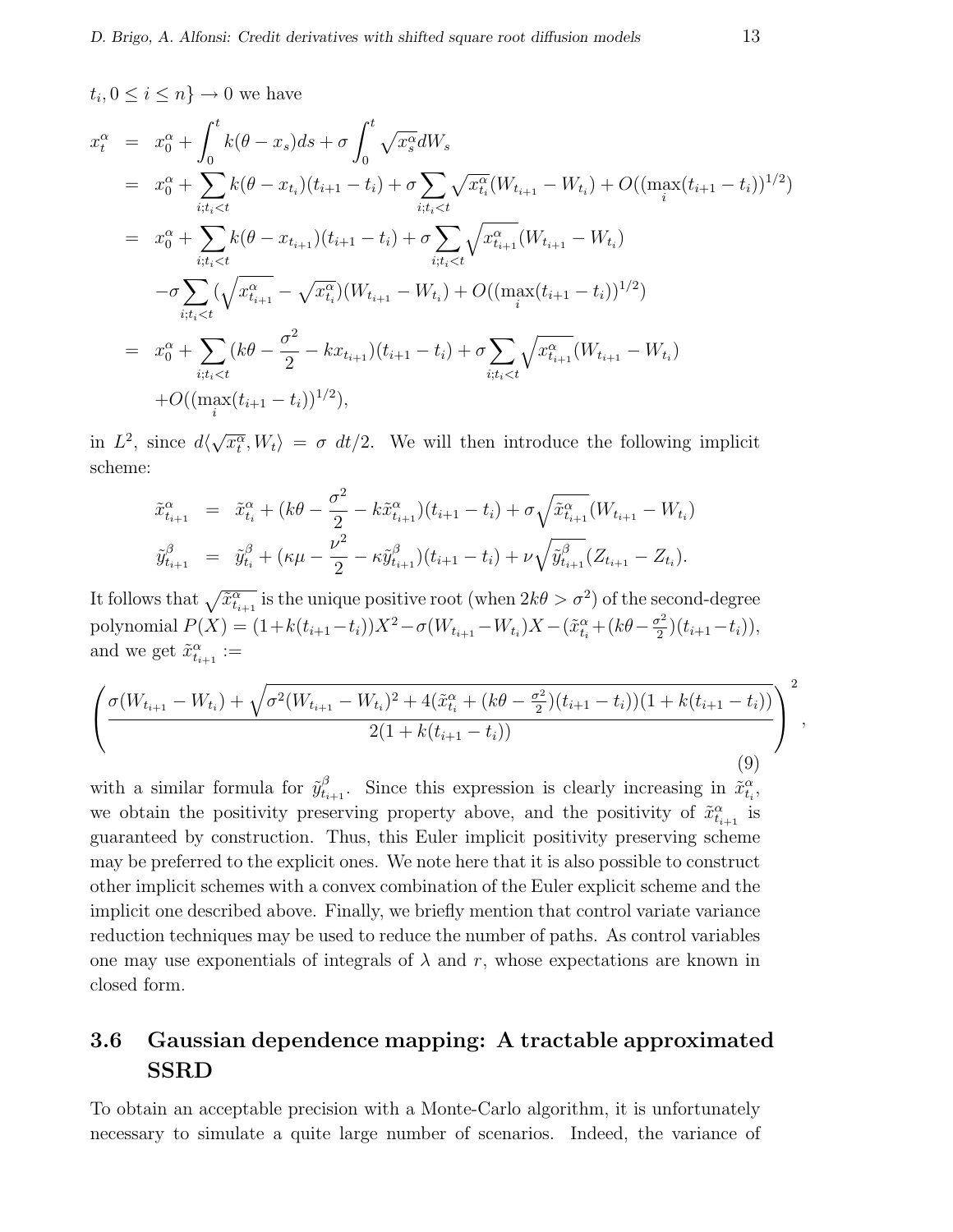the CDS is quite large in relative terms, due essentially to the indicator term in  $\mathbf{1}_{\{\tau \leq T\}} ZD(0, \tau)$ . A quick example can help us to clarify this important point. Compute the variance

$$
\text{Var}(\mathbf{1}_{\{\tau < T\}}) = E \mathbf{1}_{\{\tau < T\}}^2 - (E \mathbf{1}_{\{\tau < T\}})^2 = E \mathbf{1}_{\{\tau < T\}} - (E \mathbf{1}_{\{\tau < T\}})^2.
$$

Consider for example the ML data given in Fig 2 and take  $T = 5y$ . Notice that  $E1_{\{\tau \leq T\}}$  is the risk neutral probability to default in 5y for ML. From the graph we see that this is about 0.07. Then the above variance is about  $0.07 - 0.07^2 = 0.0651$ , see that this is about 0.07. Then the above variance is about 0.07 = 0.07 = 0.0001,<br>and the standard deviation is  $\sqrt{0.0651} = 0.2551$ . We know that the standard error in the Monte Carlo method is given by the standard deviation of the object we are simulating divided by the square root of the number of paths. So we have that the standard error is about  $0.2551/\sqrt{\text{npaths}}$ . Now, we are estimating a quantity that is about 0.07 and we would like to have a standard error below one basis point. But if we wish our standard error to be below one basis point (i.e. 1/10000) we need set npaths>  $(10000 * 0.2551)^2 = 6507601$ .

We may slightly improve the situation by using a threshold barrier  $\bar{B}$  such that  $\mathbb{Q}(\Lambda(T) < \overline{B}) \simeq 1$ . We thus assume that default may occur only when  $\Lambda(\tau) < \overline{B}$ . The idea is then to simulate default times conditional on  $\xi := \Lambda(\tau) < \bar{B}$ . Indeed, we see that if "DCDS" is the CDS discounted payoff, recalling that  $\Lambda(\tau)$  is exponential with parameter 1 independent of  $\mathcal{F}$ , we have that

$$
\mathbb{E} \text{ DCDS} = \mathbb{E}[\text{DCDS}|\Lambda(\tau) < \bar{B}](1 - e^{-\bar{B}}) + \mathbb{E}[\text{DCDS}|\Lambda(\tau) \ge \bar{B}]e^{-\bar{B}}.
$$

The CDS value is known in case  $\xi > \bar{B}$ , since in this case default has not occurred and the price is  $R_f \sum_{i=1}^n$  $\sum_{i=1}^{n} P(0, T_i)\alpha_i$ . Our simulations then need concern only the first term, so if  $\xi$  is an exponential random variable with parameter one we just simulate  $\xi|\xi < B$ , whose density is easily seen to be

$$
p_{\xi|\xi < \bar{B}}(u) = 1_{\{u < \bar{B}\}} e^{-u} / (1 - e^{-\bar{B}}).
$$

From the exponential distribution we see that simulating N scenarios for  $\xi$  amounts to simulate  $N(1 - e^{-\bar{B}})$  scenarios with  $\xi < \bar{B}$  and  $Ne^{-\bar{B}}$  with  $\xi \ge \bar{B}$ . So in turn simulating  $M = N(1 - e^{-\bar{B}})$  scenarios for  $\xi < \bar{B}$ , as we will do, amounts to simulate in total  $N = M/(1 - e^{-\bar{B}})$  scenarios, the extra scenarios corresponding to the known  $\begin{array}{l} \text{in total } N = \ \text{value } R_f \sum_{i=1}^n \end{array}$  $\sum_{i=1}^{n} P(0, T_i)\alpha_i$  of the CDS in case of default. Dividing by  $1-e^{-\bar{B}}$  may help us increase efficiency (in our examples typically it increases the number of scenarios by a factor 10), but a large amount of scenarios remains to be generated, and the time needed for Monte Carlo simulation remains large.

With the SSRD, using the independence of  $\xi = \Lambda(\tau)$  from  $\mathcal F$  (and thus  $\lambda$  and  $r$ ),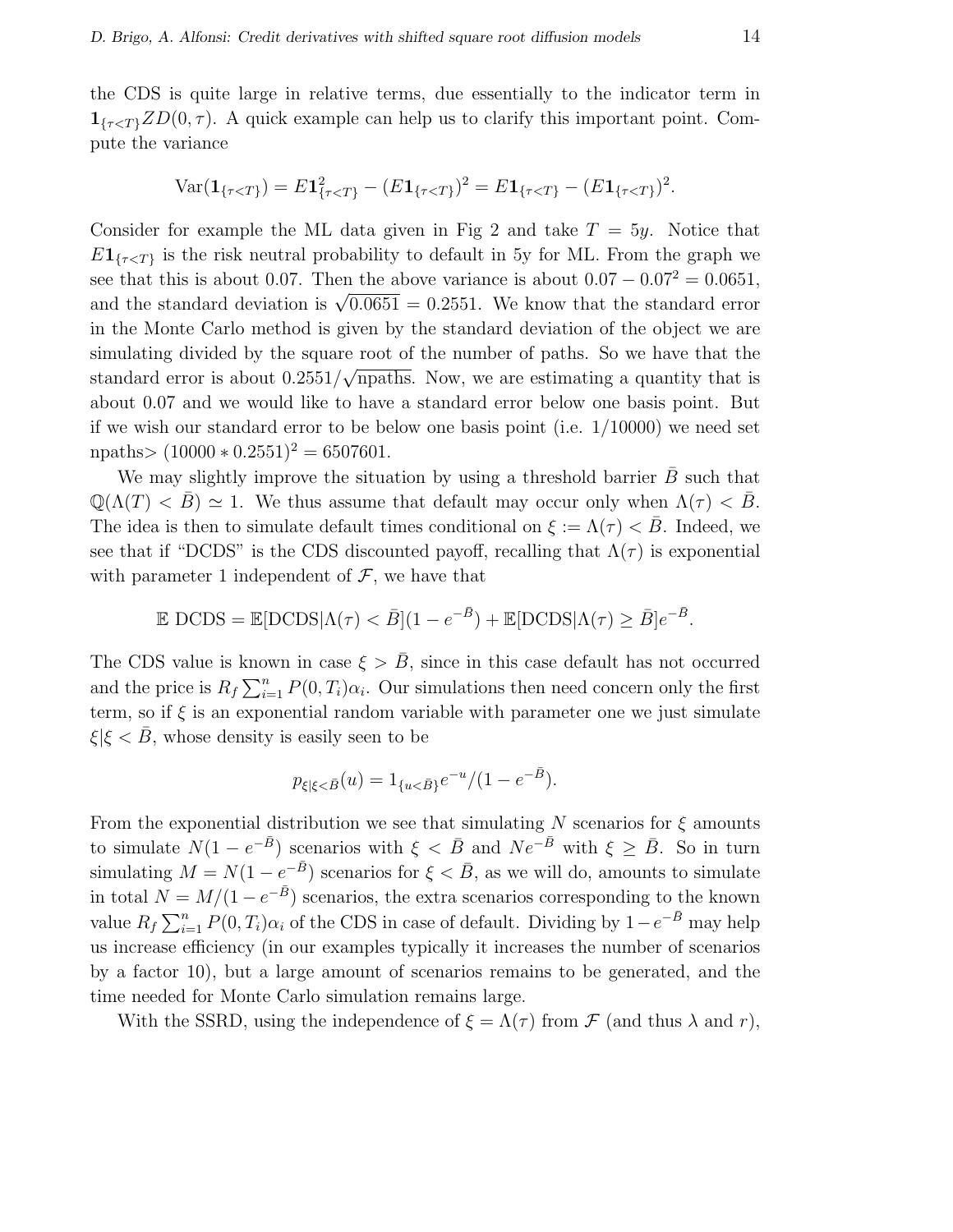the value of the CDS at time 0 can be written, by simple passages, as:

$$
\mathbb{E}\left\{D(0,\tau)(\tau-T_{\beta(\tau)-1})R_f\mathbf{1}_{\{\tauT_i\}}-\mathbf{1}_{\{\tau\n
$$
=\mathbb{E}\int_0^T \left\{D(0,u)(u-T_{\beta(u)-1})R_f\mathbf{1}_{\{uT_i\}}\right\}\n-\mathbf{1}_{\{u\n
$$
=\mathbb{E}\left\{R_f\int_0^{T_n} \exp\left(-\int_0^u (r_s+\lambda_s)ds\right)\lambda_u(u-T_{\beta(u)-1})du +\sum_{i=1}^n \alpha_iR_f \exp\left(-\int_0^{T_i} (r_s+\lambda_s)ds\right)\lambda_u du\right\}
$$
\n
$$
-Z\int_0^T \exp\left(-\int_0^u (r_s+\lambda_s)ds\right)\lambda_u du +\sum_{i=1}^n \alpha_iR_f \mathbb{E}\left[\exp\left(-\int_0^u (r_s+\lambda_s)ds\right)\lambda_u\right](u-T_{\beta(u)-1})du +\sum_{i=1}^n \alpha_iR_f \mathbb{E}\left[\exp\left(-\int_0^u (r_s+\lambda_s)ds\right)\lambda_u\right] du,
$$
$$
$$

where we have used iterated conditioning with respect to  $\mathcal{F}_T$ . The terms in  $\lambda$  and r appearing in the above formula are quite common in credit derivatives evaluation and it would be a good idea to have an approximated formula to compute them when  $\rho \neq 0.$ 

Our idea is to "map" the two-dimensional CIR dynamics in an analogous tractable two-dimensional Gaussian dynamics that preserves as much as possible of the original CIR structure, and then do calculations with the Gaussian model. Recall that the CIR process and the Vasicek process for interest rates give both affine models. The first one is more convenient because it ensures positive values while the second one is more one is more convenient because it ensures positive values while the second one is<br>analytically tractable. Indeed, in the SSRD we have no formula for  $\mathbb{E}[\exp(-\int_0^T$  $\int_0^T (x_s^\alpha +$  $(y_s^{\beta})ds$ )] and  $\mathbb{E}[\exp(-\int_0^T$  $\delta_0^T(x_s^\alpha+y_s^\beta)ds)y_T^\beta$  $T(T/T)$  when  $\rho \neq 0$ , while in the Vasicek case, we can easily derive such formulae from the following

**Lemma 3.1.** Let  $A = m_A + \sigma_A N_A$  and  $B = m_B + \sigma_B N_B$  be two random variables such that  $N_A$  and  $N_B$  are two correlated standard Gaussian random variables with  $[N_A, N_B]$  jointly Gaussian vector with correlation  $\bar{\rho}$ . Then,

$$
\mathbb{E}(e^{-A}B) = m_B e^{-m_A + \frac{1}{2}\sigma_A^2} - \bar{\rho}\sigma_A \sigma_B e^{-m_A + \frac{1-\bar{\rho}^2}{2}\sigma_A^2}
$$
(10)

Lemma 3.2. Let  $x_t^{\alpha, V}$  and  $y_t^{\beta, V}$  $t_t^{\beta,V}$  be two Vasicek processes as follows:

$$
dy_t^{\beta,V} = \kappa(\mu - y_t^{\beta,V})dt + \nu dZ_t,
$$
  
\n
$$
dx_t^{\alpha,V} = k(\theta - x_t^{\alpha,V})dt + \sigma dW_t
$$
\n(11)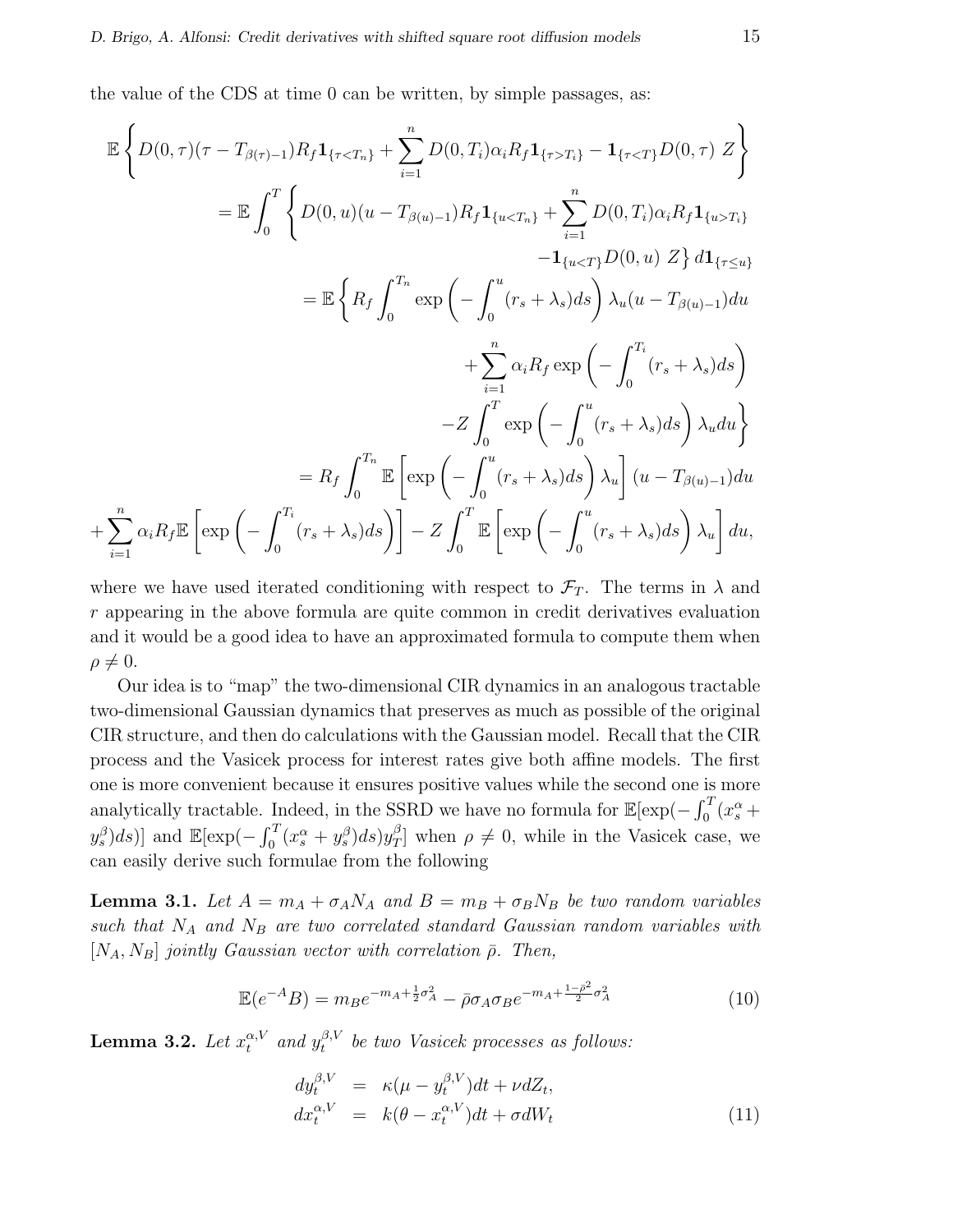with  $dW_t$   $dZ_t = \rho dt$ . Then  $A =$  $r^T$  $\int_0^T (x_t^{\alpha,V} + y_t^{\beta,V})$  $y_t^{\beta,V}$ )dt and  $B = y_T^{\beta,V}$  $T$ <sup>B,V</sup> are Gaussian random variables with respective means:

$$
m_A = (\mu + \theta)T - [(\theta - x_0)g(k, T) + (\mu - y_0)g(\kappa, T)]
$$
  
\n
$$
m_B = \mu - (\mu - y_0)e^{-\kappa T}
$$

respective variances:

$$
\sigma_A^2 = \left(\frac{\nu}{\kappa}\right)^2 (T - 2g(\kappa, T) + g(2\kappa, T)) + \frac{2\rho\nu\sigma}{k\kappa} (T - g(\kappa, T) - g(k, T) + g(\kappa + k, T)) \n+ \left(\frac{\sigma}{k}\right)^2 (T - 2g(k, T) + g(2k, T)) \n\sigma_B^2 = \nu^2 g(2\kappa, T)
$$

and correlation:

$$
\bar{\rho} = \frac{1}{\sigma_A \sigma_B} \left[ \frac{\nu^2}{\kappa} (g(\kappa, T) - g(2\kappa, T)) + \frac{\rho \sigma \nu}{k} (g(\kappa, T) - g(\kappa + k, T)) \right]
$$

where  $g(k,T) = (1 - e^{-kT})/k$ .

Thus, we are able to calculate  $\mathbb{E}[\exp(-\int_0^T$  $\int_0^T (x_t^{\alpha,V} + y_t^{\beta,V})$  $_{t}^{\beta,V})dt) y_{T}^{\beta,V}$  $T^{(\beta,V)}$  and  $\mathbb{E}[\exp(-\int_0^T$  $\int_0^T(x_t^{\alpha,V}+y_t^{\beta,V})$  $(t_t^{(\beta,V)}dt)$  (taking  $m_B = 1$  and  $\sigma_B = 0$ ); and taking for  $y^V$  a degenerated case  $(\mu = \kappa = y_0 = 1, \nu = 0)$ , we obtain the well known formula for the bond price in the Vasicek model, which in our notation reads

$$
\mathbb{E}\left[\exp(-\int_0^T x_s^{\alpha,V} ds)\right] = A^V(0,T;\alpha)\exp(-B^V(0,T;\alpha)x_0)
$$
(12)  
= 
$$
\exp\left(-\theta t + (\theta - x_0)g(k,t) + \frac{1}{2}\left(\frac{\sigma}{k}\right)^2(t - 2g(k,t) + g(2k,t))\right).
$$

The idea is then to approximate the expectation by these formulae. More precisely, on  $[0, T]$  we consider a particular Vasicek volatility in the dynamics  $(11)$ , corresponding to taking  $\alpha_T := (x_0, k, \theta, \sigma^{V,T})$  (resp.  $\beta_T = (y_0, \kappa, \mu, \nu^{V,T})$ ) such that

$$
\mathbb{E}\left[\exp\left(-\int_0^T x_s^{\alpha_T, V} ds\right)\right] = \mathbb{E}\left[\exp\left(-\int_0^T x_s^{\alpha} ds\right)\right]
$$
  
(resp.  $\mathbb{E}\left[\exp\left(-\int_0^T y_s^{\beta_T, V} ds\right)\right] = \mathbb{E}\left[\exp\left(-\int_0^T y_s^{\beta} ds\right)\right]$ )

where on the right hand sides we have the CIR processes. In the above equations expectations on both sides are analytically known, being bond price formulae for the Vasicek and CIR models respectively, and the inversions needed to retrieve  $\sigma^{V,T}$ and  $\nu^{V,T}$  are quite easy since the expression (12) is monotone with respect to  $\sigma$ . In practical cases, these volatilities exist, and can be seen as some sort of means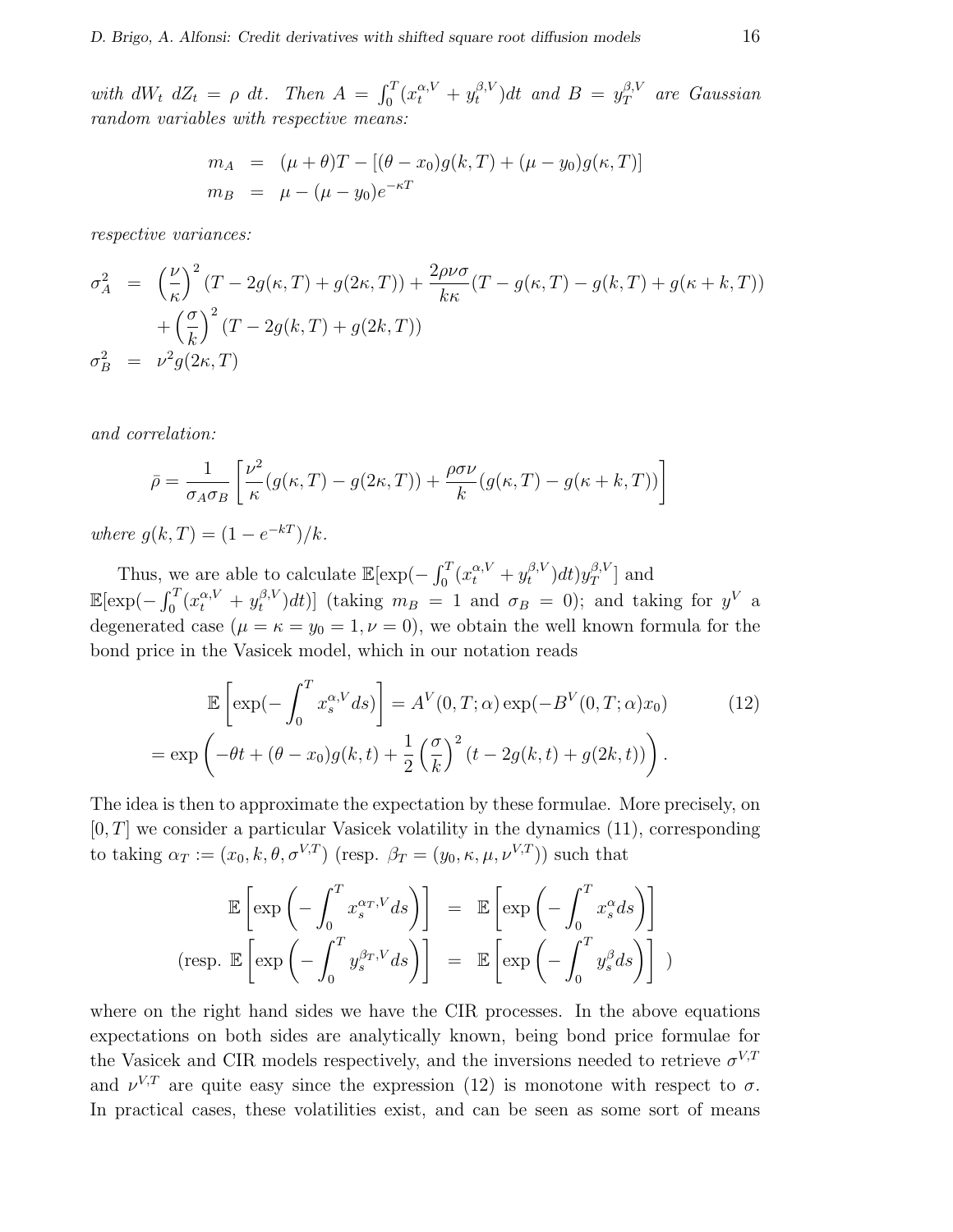of time-averages of  $\sigma$ √  $\overline{x_s^{\alpha}}$  (resp.  $\nu$  $\mathcal{L}$  $y_s^{\beta}$  on [0, T]. We then adopt the following approximations to estimate the impact of correlation:

$$
\mathbb{E}\left[\exp\left(-\int_0^T (x_s^\alpha + y_s^\beta)ds\right)\right] \approx \mathbb{E}\left[\exp\left(-\int_0^T (x_s^{\alpha_T,V} + y_s^{\beta_T,V})ds\right)\right]
$$
(13)

$$
\mathbb{E}\left[\exp\left(-\int_0^T (x_s^\alpha + y_s^\beta)ds\right)y_T^\beta\right] \approx \mathbb{E}\left[\exp\left(-\int_0^T (x_s^{\alpha_T,V} + y_s^{\beta_T,V})ds\right)y_T^{\beta_T,V}\right] + \Delta \quad (14)
$$

where

$$
\Delta = \mathbb{E}\left[\exp\left(-\int_0^T x_s^\alpha ds\right)\right] \mathbb{E}\left[\exp\left(-\int_0^T y_s^\beta ds\right)y_T^\beta\right]
$$

$$
-\mathbb{E}\left[\exp\left(-\int_0^T x_s^{\alpha,T,V} ds\right)\right] \mathbb{E}\left[\exp\left(-\int_0^T y_s^{\beta,T,V} ds\right)y_T^{\beta,T,V}\right]
$$

and where we use the known analytical expressions for the right-hand sides.

#### 3.7 Numerical Tests

We perform numerical tests for formulae (13) and (14) and for the related CDS prices, based on Monte Carlo simulations of the left-hand sides. We take the  $\alpha$  and  $\beta$ parameters as from Section 3.3, and assume  $T = 5y$ . We obtain the results of Tables 1 and 2. The Vasicek mapped volatilities are  $\sigma^{V,5y} = 0.016580$  and  $\nu^{V,5y} = 0.0025675$ .

To check the quality of the approximation under stress, we multiply all parameters  $k, \theta, \sigma$  and  $\kappa, \mu, \nu$  by three and check again the approximation. We obtain the results shown in Tables 3 and 4, and now the Vasicek mapped volatilities are  $\sigma^{V,5y} = 0.108596$ and  $\nu^{V,5y} = 0.0060675$ .

|               | $\rho = -1$                                                            | $\rho = 1$ |
|---------------|------------------------------------------------------------------------|------------|
|               | LHS of (13)   0.86191 (0.861815 0.862004)   0.8624 (0.862272 0.862529) |            |
| RHS of $(13)$ | 0.861762,                                                              | 0.862554   |

Table 1: MC simulation for the quality of the approximation (13)

If the values in Table 1 were interpreted as bond prices, the corresponding continuously compounded spot rates would be  $-\ln(0.86191)/5 = 0.02972$  and  $-\ln(0.861762)/5 =$ 0.029755, respectively, giving a small difference.

|               | $\rho = -1$ | $\rho = 1$                                                                         |
|---------------|-------------|------------------------------------------------------------------------------------|
|               |             | LHS of $(14)$   3.5848E-3 $(3.57946 \ 3.59014)$   3.44852E-3 $(3.44408 \ 3.45295)$ |
| RHS of $(14)$ | 3.59831E-3  | 3.43174E-3                                                                         |

Table 2: MC simulation for the quality of the approximation (14)

If the values in Table 3 were interpreted as bond prices, the corresponding continuously compounded spot rates would be instead  $-\ln(0.64232)/5 = 0.088534$  and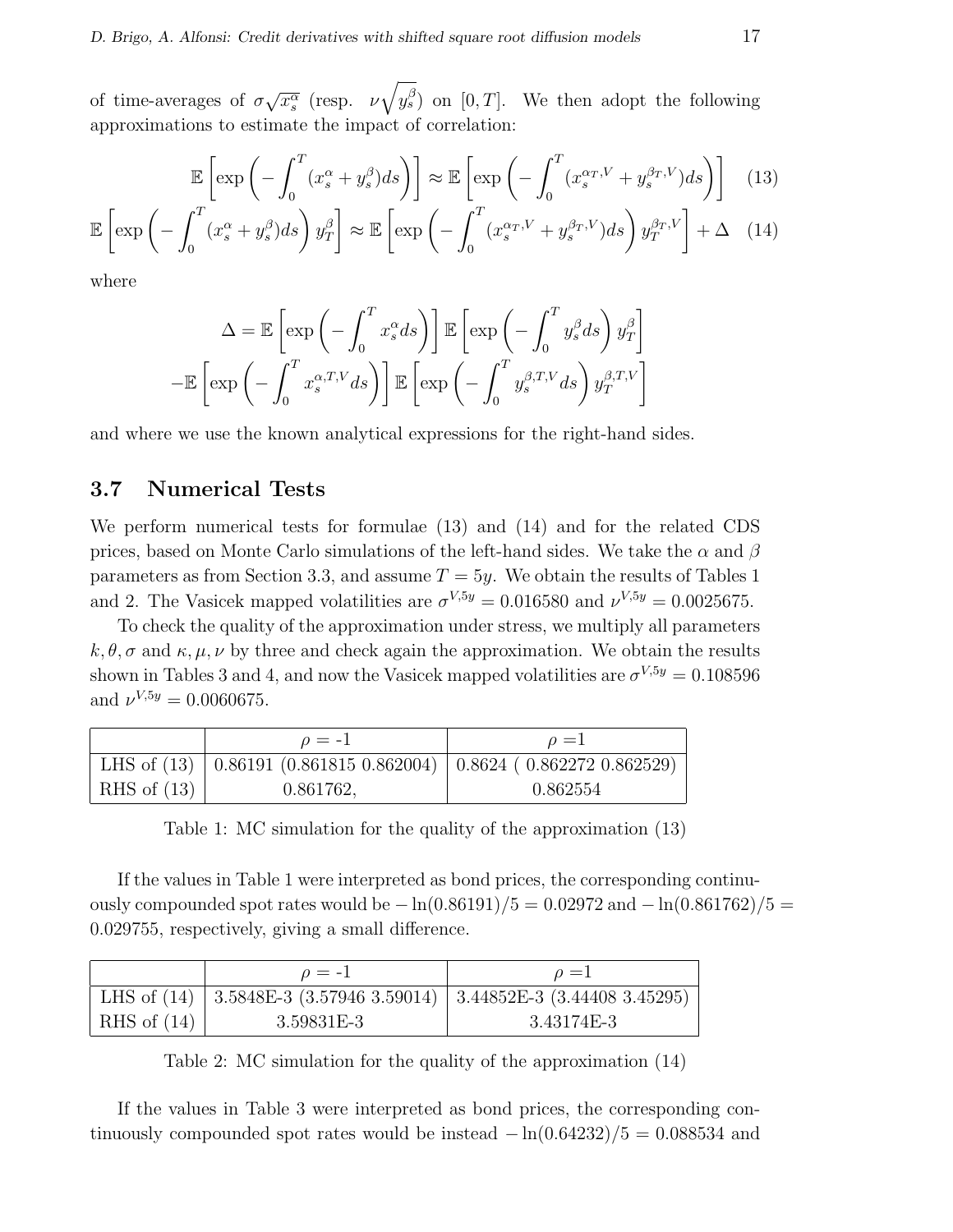|               | $\rho = -1$ | $\rho = 1$                                                                     |
|---------------|-------------|--------------------------------------------------------------------------------|
|               |             | LHS of $(13)$   0.64232 $(0.642106 0.642534)$   0.644151 $(0.643909 0.644393)$ |
| RHS of $(13)$ | 0.641989    | 0.643904                                                                       |

Table 3: MC simulation for the quality of the approximation (13) under stress

|               | $\rho = -1$ | $\rho = 1$                                                               |
|---------------|-------------|--------------------------------------------------------------------------|
|               |             | LHS of (14)   2.4757E-3 (2.46991 2.48149)   2.27465E-3 (2.27018 2.27913) |
| RHS of $(14)$ | 2.53527     | 2.24435                                                                  |

Table 4: MC simulation for the quality of the approximation (14) under stress

 $-\ln(0.641989)/5 = 0.088637$ , so that we see a larger difference than before, ranging around 1 basis point, which is however still contained.

So we may trust the approximation to work well within the typical market bidask spreads for CDS's. Indeed, we consider the valuation of CDS's both by Monte Carlo simulation and by the Gaussian dependence mapped model, where we apply formulae  $(13)$  and  $(14)$  each time with the most convenient maturity T for that part of the CDS payoff we are evaluating.

In Table 5 we give the results of the application of the approximations (13) and (14) to CDS valuation in presence of correlation  $\rho \neq 0$  under the parameters given in Section 3.3. In Table 6 we give instead the corresponding Monte Carlo simulation for the extreme cases  $\rho = -1$  and  $\rho = 1$  and the known case  $\rho = 0$ , based on 140.000 paths with control variate variance reduction technique, both under the usual parameters of Section 3.3 and under some amplified  $\lambda$  parameters, increasing stochasticity. The Gaussian mapping approximation, even in the case of increased randomness, remains well within a small fraction of the CDS bid-ask spread (8).

| $\sim$ $\sim$ $\sim$ $\sim$ $\sim$ |                                                                       |  |  |
|------------------------------------|-----------------------------------------------------------------------|--|--|
|                                    | $\vert \text{cds} \vert$ -1.12E-4 -0.554E-4 0.012E-4 0.578E-4 1.14E-4 |  |  |

Table 5: 5y CDS price as a function of  $\rho$  with Gaussian mapping

#### 3.8 The impact of correlation

It can be interesting to study the main terms that appear in basic payoffs of the credit derivatives world from the point of view of the impact of the correlation  $\rho$  between interest rates r and stochastic default intensities  $\lambda$ . Precisely, we will study here the influence of the correlation  $\rho$  in the following payoffs

$$
A = L(T - 1y, T)D(0, T)\mathbf{1}_{\{\tau < T\}}, \quad B = D(0, \tau)\mathbf{1}_{\{\tau < T\}} \tag{15}
$$
\n
$$
C = D(0, \tau \wedge T), \quad D = D(0, T)L(T - 1y, T)\mathbf{1}_{\{\tau \in [T - 1y, T]\}},
$$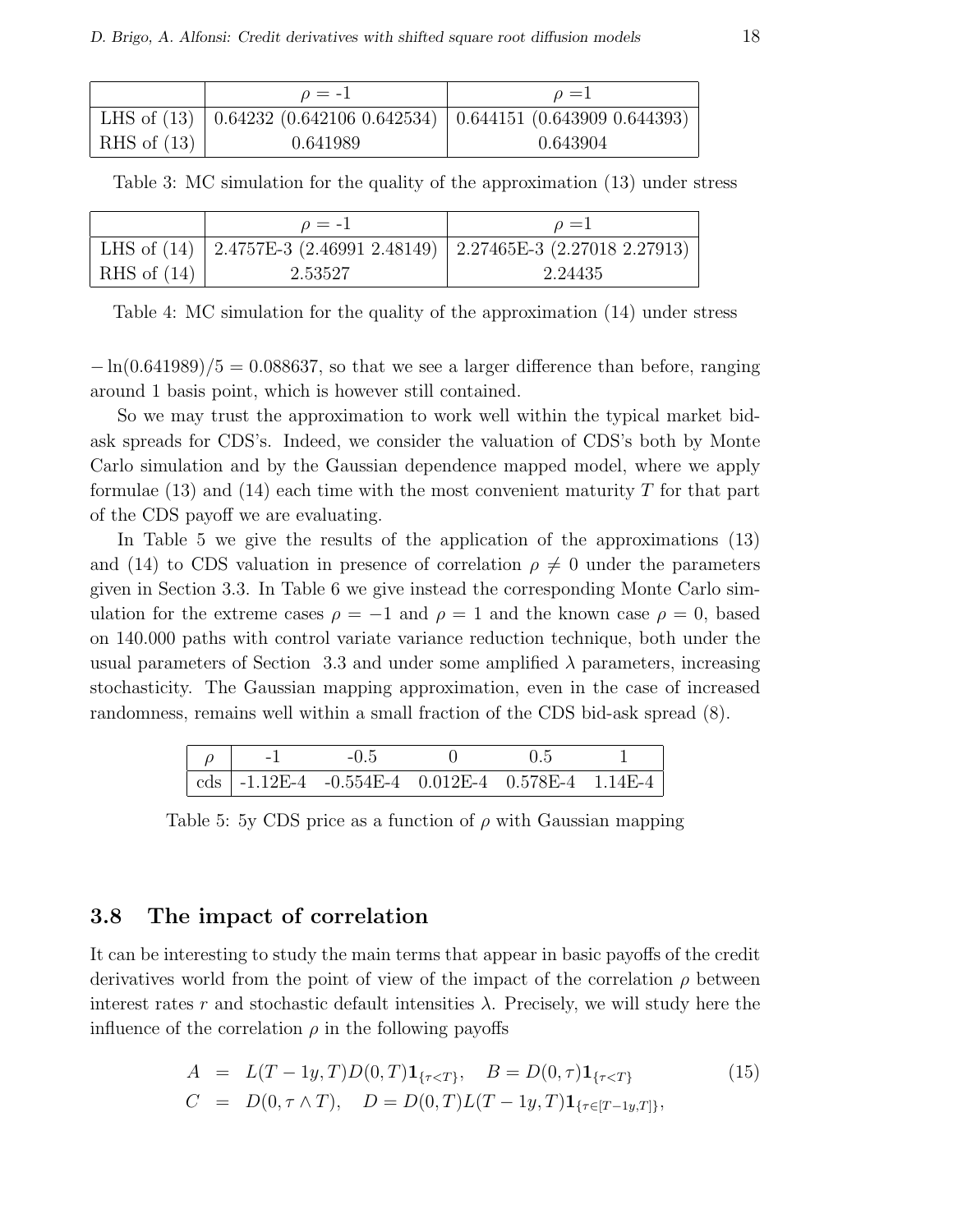| $-1.48625E-4$ $(-1.79586 -1.17664)$<br>$-1.12F-4$<br>$\rho=-1$<br>$0.17708E-4$ ( $-0.142444$ 0.496605)<br>$0.012E - 4$<br>$\rho = 0$<br>1.25475E-4 (0.922997 1.5865)<br>$1.14E - 4$<br>$\rho=1$ | CDS prices   Gaussian Mapping | Monte Carlo value and 95% window |
|-------------------------------------------------------------------------------------------------------------------------------------------------------------------------------------------------|-------------------------------|----------------------------------|
|                                                                                                                                                                                                 |                               |                                  |
|                                                                                                                                                                                                 |                               |                                  |
|                                                                                                                                                                                                 |                               |                                  |

Same run with  $\kappa, \nu$  increased by a factor 5 and  $\mu$  by a factor 3:

|            | CDS prices   Gaussian Mapping | Monte Carlo value and 95% window |
|------------|-------------------------------|----------------------------------|
| $\rho=-1$  | $-1.03E-4$                    | $-1.77E-4$ $(-2.02 -1.51)$       |
| $\rho = 0$ | $0.021E-4$                    | $0.143E-4$ ( $-0.138$ 0.424)     |
| $\rho=1$   | $1.07E - 4$                   | $1.08E-4$ (0.78 1.37)            |

Table 6: 5y CDS prices as a function of  $\rho$  with MC simulation

under the SSRD correlated model. We will see that in all cases even high correlations between r and  $\lambda$  induce a small effect on the particular functional forms of  $D(0, \cdot)$  in r and of indicators of the default times  $\tau$  in  $\lambda$ . Higher effects are observed, in relative terms, when terms such as  $L(T - 1y, T)$  and  $1_{\{\tau \in [T-1y,T]\}}$  are included in the payoff. Indeed, the indicator isolates  $\lambda$  between  $T - 1y$  and T, while L isolates r between  $T-1y$  and T. Thus we have a sort of more direct correlation between r and  $\lambda$  in the same interval, and this explains the highest percentage influcence of correlation observed in this case. Results are summarized in Table 7. As expected, D is the case where the correlation influence is most visible in relative terms. We have used the same paths for W and Z when changing  $\rho$  from  $-1$  to 1, and we have taken  $T = 5y$ and the same parameters in the dynamics as in Section 3.3.

To check that indeed it is the "localization" of  $\lambda$  and r in the same interval  $[T-1y, T] = [4y, 5y]$  that generates the high relative influence of  $\rho$ , we consider also the terms

$$
E = D(0,5)L(4,5)1_{\{\tau \in [3,4]\}}, \ F = D(0,5)L(4,5)1_{\{\tau \in [2,3]\}}, \tag{16}
$$

$$
G = D(0,5)L(4,5)1_{\{\tau \in [1,2]\}}, \ H = D(0,5)L(4,5)1_{\{\tau \in [0,1]\}}
$$

and check that the correlation decreases as  $\tau$  gets far from the 4y LIBOR reset date. This is indeed the case, as one can see from Table 8.

| $\rho=-1$              | $\rho=1$ | relative variation | absolute variation |
|------------------------|----------|--------------------|--------------------|
| $30.3672E-4$   31.1962 |          | $+2.73%$           | $+0.829E-4$        |
| 679.197E-4   676.208   |          | $-0.44\%$          | $-2.989E-4$        |
| 8207.23E-4   8209.61   |          | $+0.03\%$          | $+2.38E-4$         |
| 2.77376E-4 3.10889     |          | $+12.08\%$         | $+0.34E-4$         |

Table 7: Influence of  $\rho$  on the terms A,B,C and D defined in (15)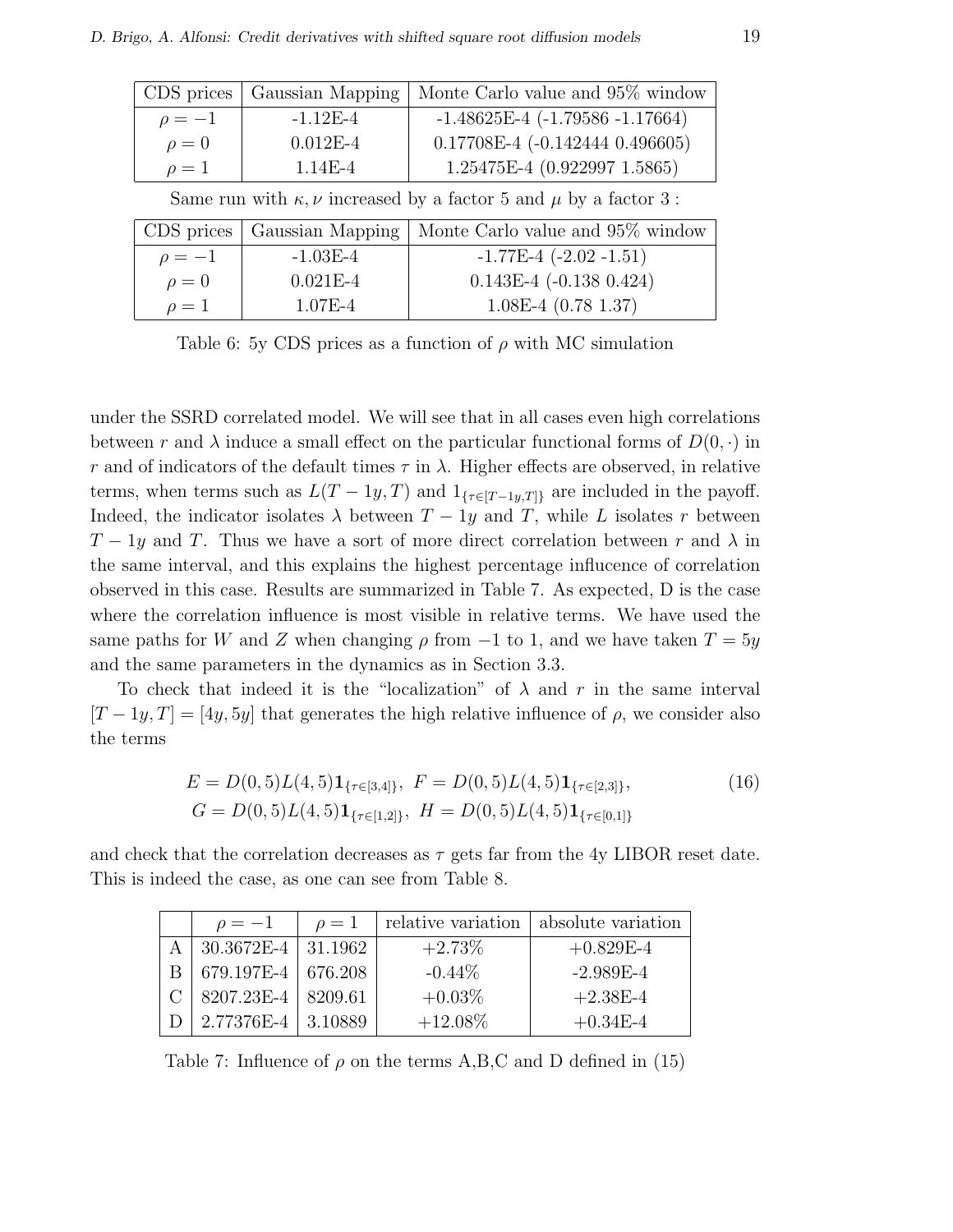|    | $\rho=-1$     | $\rho=1$              |            | relative variation   absolute variation |
|----|---------------|-----------------------|------------|-----------------------------------------|
| ΕH | $5.6E-4$      | 5.88E-4               | $+5.010\%$ | $+0.281E-4$                             |
|    | $F$   7.16E-4 | 7.31 E-4              | $+2.09\%$  | $+0.149E-4$                             |
|    | 7.41E-4       | 7.44E-4               | $+0.36\%$  | $2.66E-6$                               |
|    |               | $7.55E-4$   $7.56E-4$ | $+0.056\%$ | $4.26$ E-7                              |

Table 8: Influence of  $\rho$  on the terms E,F,G and H defined in (16)

### 4 Pricing with the calibrated SSRD model.

In this final section we present examples of payoffs that can be valued with the calibrated  $(\lambda, r)$  model. The first example we consider is a sort of cancellable swap with a recovery value.

### 4.1 A Cancellable Structure

A first company "A" owns a bond issued by Merrill Lynch (ML), and receives from ML once an year at time  $T_i$  a payment consisting of  $L(T_i - 1, T_i) + s$ , where s is a spread (s = 50 basis points), up to a final date  $T = T_n = 5y$ . We assume unit year fractions for simplicity.

ML (until possible default)  $\rightarrow L(T_i - 1y, T_i) + s \rightarrow "A",$ 

In turn, "A" has a swap with a bank "B", where "A" turns the payment  $L(T_i - 1y, T_i) + s$  to "B",

$$
"A" \to L(T_i - 1, T_i) + s \to "B",
$$

and, in exchange for this, the bank "A" receives from "B" some fixed payments that we express as the percentages of the unit nominal value given in (17).

|                   | Year                |                             |                  |  |
|-------------------|---------------------|-----------------------------|------------------|--|
|                   | $T_1 = 1$           | $\alpha_1 = 4.20$           |                  |  |
| $``A" \leftarrow$ | $T_2 = 2$           | $^+$ $\alpha_2 = 3.75$ $_+$ | $\leftarrow$ "B" |  |
|                   | $T_3 = 3$           | $\alpha_3 = 3.25$           |                  |  |
|                   | $T_4=4$             | $\alpha_4 = 0.50$           |                  |  |
|                   | $T_5 = T_n = T = 5$ | $\alpha_5=0.50$             |                  |  |

However, if ML defaults, "A" receives a recovery rate  $\tilde{Z}$  from ML (typically one recovers from  $\tilde{Z} = 0$  to 0.5 out of 1), and still has to pay the remaining payments  $L(T_i - 1, T_i) + s$  to "B".

"A" wishes to have the possibility to cancel the swap with "B" in case both ML defaults and the recovery rate  $\tilde{Z}$  is not enough to close the swap with "B" without incurring in a loss.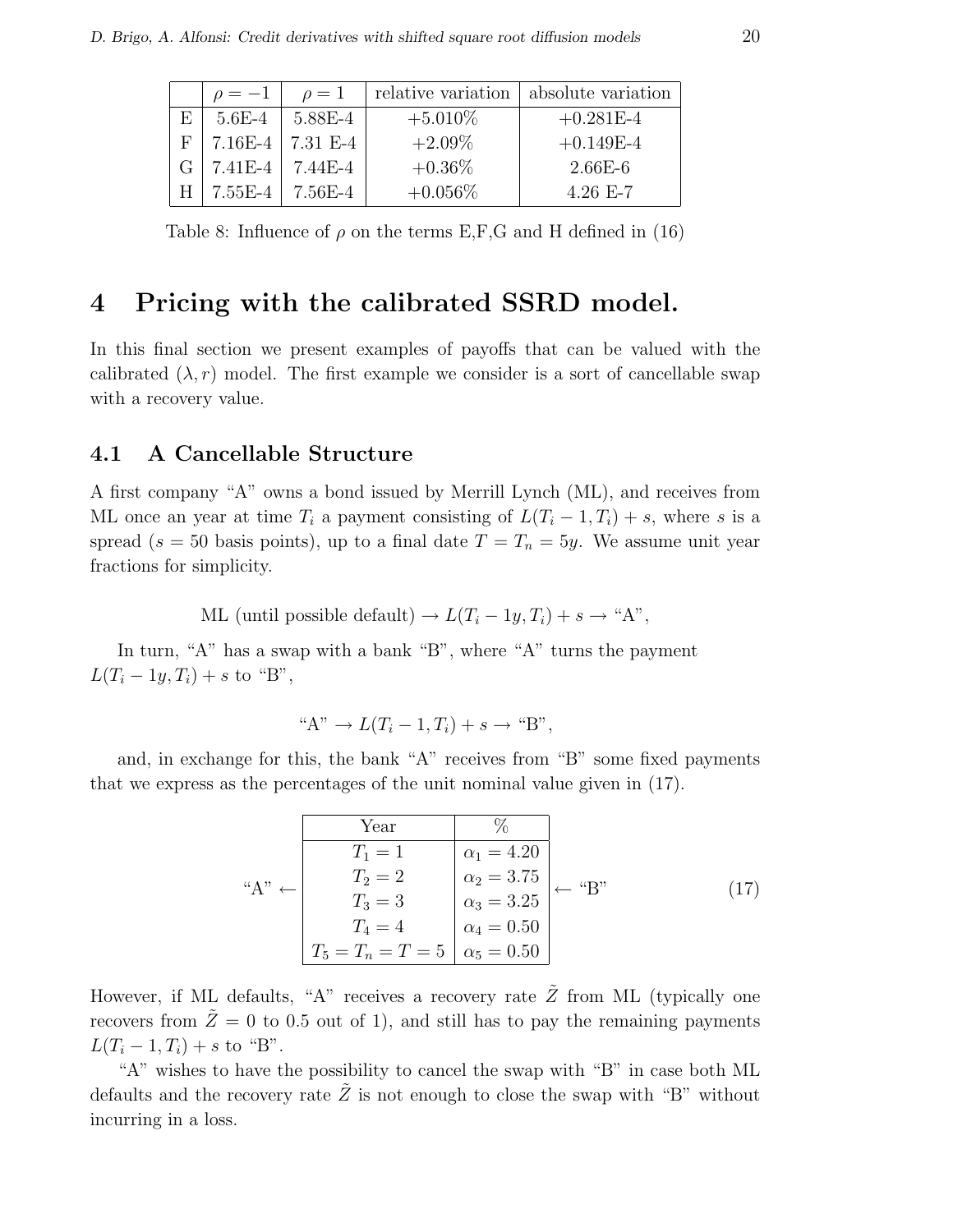Continuing the swap after the default  $\tau$  implies for "A" to pay cash flows whose total discounted value at time  $\tau$  is (including the recovery rate Z):

$$
-\tilde{Z} + \sum_{i=\beta(\tau)}^{n} P(\tau, T_i) \left( -\alpha_i + s + F(\tau; T_{i-1}, T_i) \right) \tag{18}
$$

where  $F(\tau; T_{i-1}, T_i) = (P(\tau, T_{i-1})/P(\tau, T_i) - 1)/(T_i - T_{i-1})$  is the forward LIBOR rate at time  $\tau$  between  $T_{i-1}$  and  $T_i$ . "A" wishes to cancel this payment when it is positive. By simple algebra, and substituting the definition of  $F$ , this cancellation has the following value at time  $\tau$ :

$$
\left[\sum_{i=\beta(\tau)}^{5} (P(\tau,T_i)(s-\alpha_i)+P(\tau,T_{i-1})-P(\tau,T_i))-\tilde{Z}\right]^{+}.
$$

Thus we need computing

$$
\mathbb{E}\left\{D(0,\tau)1_{\{\tau (19)
$$

By a joint simulation of  $(\lambda, r)$  this payoff can be easily valued. Indeed, from the simulation of  $\Lambda$  and  $\xi = \Lambda(\tau)$  one obtains a simulation of  $\tau$ , and thus, through the joint simulation of r, is able to build scenarios of  $r_{\tau}$ . Since all bonds  $P(\tau, T)$  are known functions of  $r<sub>\tau</sub>$  in the SSRD CIR++ model, we simply have to discount these scenarios from  $\tau$  to 0 and then average along scenarios.

Our results, with the same interest-rate and default-intensity dynamics  $(r, \lambda)$  as in Section 3.3 are reported in Tables 9 (recovery  $\tilde{Z}=0.1$ ), 10 (recovery  $\tilde{Z}=0$ ) and 11 (recovery  $\tilde{Z}=0$  and stressed parameters,  $\kappa$  and  $\nu$  increased by a factor 5 and  $\mu$  by a factor 3).

Results show that for this nonlinear payoff correlation may have a relevant impact. It is interesting to notice that the correlation pattern is inverted when randomness increases as in the last table, since the value decreases as the correlation increases, contrary to the earlier cases. This may be explained qualitatively as follows. The indicator term  $\mathbf{1}_{\{\tau \leq T_5\}}$  selects relatively high values of  $\lambda$ . In case of positive correlation ρ, high λ's correspond to high r's (and thus a low discount factor  $D(0, τ)$ ). So in (18) the  $F$  term is "dominating" the remaining terms and selects a high value for the inner payoff in (19). In turn,  $D(0, \tau)$  is low, and the combined effect depends on the dynamic parameters of the model, which is what we observe in our examples.

Again in the case with amplified randomness in intensities, in Table 11, we observe possible excursions of about 15 basis points due to correlation. So cancellable swaps turn out to be more sensitive to correlation than the almost insensitive CDS's.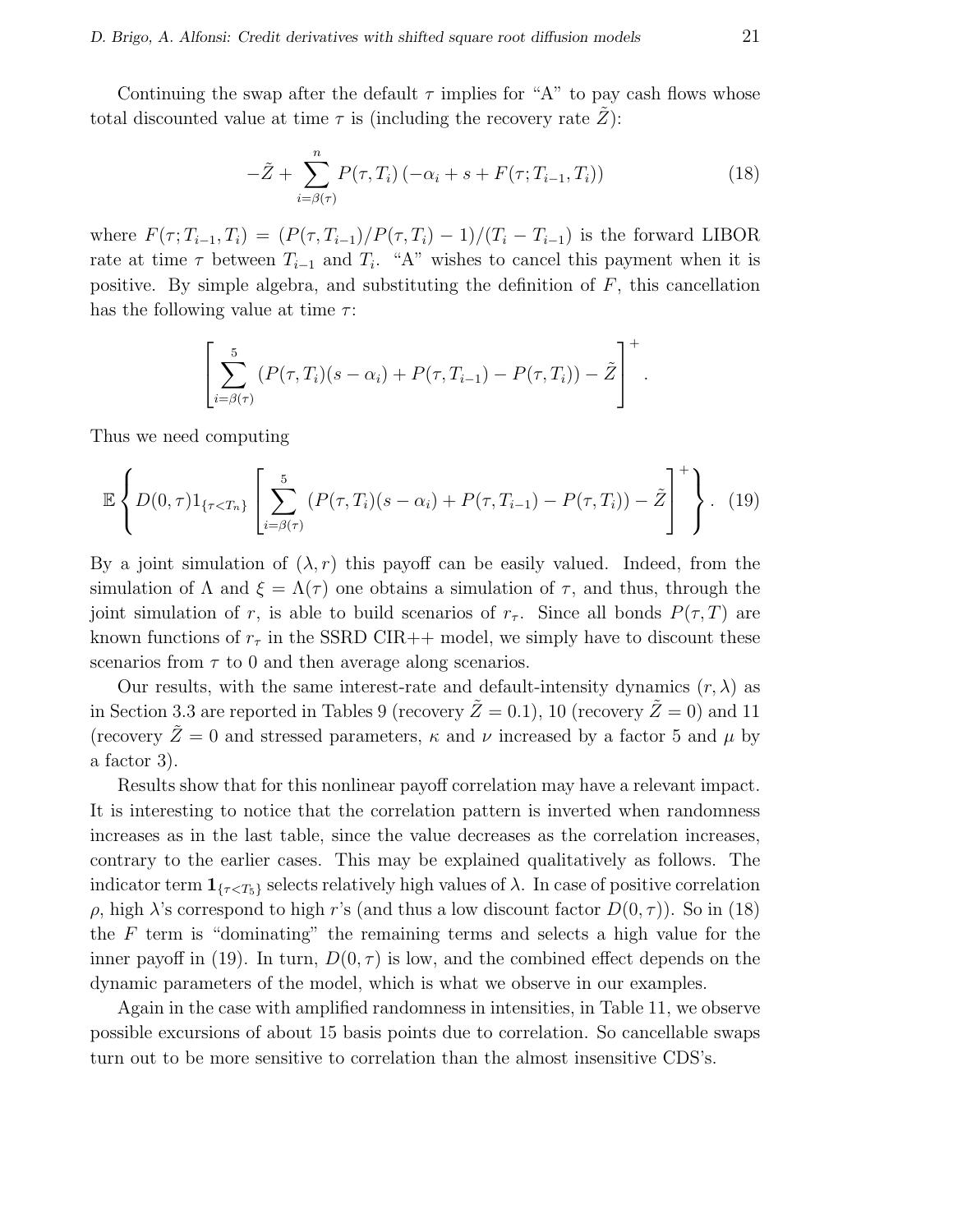| $s \downarrow \rho \rightarrow$ | $-1$                     |                       |                      | Det            |
|---------------------------------|--------------------------|-----------------------|----------------------|----------------|
| $-100$                          | 0.59(0.56, 0.62)         | $0.78$ $(0.74, 0.82)$ | 1.09(1.05, 1.12)     | $\overline{0}$ |
| $-50$                           | 1.075(1.03, 1.12)        | $1.45$ $(1.40, 1.50)$ | 1.92(1.86, 1.98)     | $\theta$       |
| $\vert 0 \vert$                 | 2.1(2.04, 2.17)          | 2.68(2.61, 2.75)      | 3.40(3.31, 3.48)     | $\theta$       |
| $+50$                           | 4.56(4.47, 4.65)         | 5.53(5.43, 5.63)      | 6.63(6.52, 6.75)     | 2.35           |
| $+100$                          | $11.61$ $(11.47, 11.75)$ | 12.92 (12.77 13.07)   | 14.45 (14.28, 14.62) | 11.87          |

Table 9: Cancellable swap price in basis points  $(10^{-4})$  as a function of  $\rho$  and s with MC simulation,  $\tilde{Z} = 0.1$ , "Det" for deterministic model

| $s \downarrow \rho \rightarrow$ | $-1$                     |                                                   | Det   |
|---------------------------------|--------------------------|---------------------------------------------------|-------|
| $-100$                          | $32.56$ $(32.15, 32.97)$ | 34.26 (33.83, 34.69) 36.24 (35.78, 36.70) 34.38   |       |
| $-50$                           | $43.48$ $(42.96, 44.00)$ | $45.19$ $(44.65, 45.74)$ $47.03$ $(46.46, 47.59)$ | 45.08 |
| $\overline{0}$                  | 54.351 (53.71, 54.99)    | 55.59 (54.94, 56.25) 57.40 (56.72, 58.08) 55.79   |       |
| $+50$                           | 64.91(64.15, 65.67)      | 66.26 (65.48, 67.04) 68.25 (67.45, 69.05)         | 66.49 |
| $+100$                          | 75.64 (74.76, 76.53)     | 76.78 (75.88 77.68) 78.81 (77.89, 79.73) 77.20    |       |

Table 10: Cancellable swap price in basis points  $(10^{-4})$  as a function of  $\rho$  and s with MC simulation,  $\tilde{Z} = 0$ , "Det" for deterministic model

| $s \downarrow \rho \rightarrow$ | $-1$                    |                        |                          | Det   |
|---------------------------------|-------------------------|------------------------|--------------------------|-------|
| $-100$                          | 59.06 (58.63, 59.49)    | $50.23$ (49.86, 50.60) | 44.92 (44.58, 45.26)     | 34.38 |
| $-50$                           | 74.11 (73.59, 74.63)    | 65.58 (65.12, 66.03)   | $60.17$ $(59.75, 60.60)$ | 45.08 |
| $\overline{0}$                  | 89.60 (88.99, 90.22)    | 80.97 (80.41, 81.52)   | 75.56 (75.04, 76.08)     | 55.79 |
| $+50$                           | 104.76 (104.04, 105.48) | 96.55 (95.89, 97.20)   | 91.21 (90.58, 91.83)     | 66.49 |
| $+100$                          | 119.99 (119.18, 120.81) | 111.50 (110.75 112.26) | 106.40 (105.68, 107.13)  | 77.20 |

Table 11: Cancellable swap price in basis points  $(10^{-4})$  as a function of  $\rho$  with stressed parameters and s with MC simulation,  $\tilde{Z} = 0$ , "Det" for deterministic model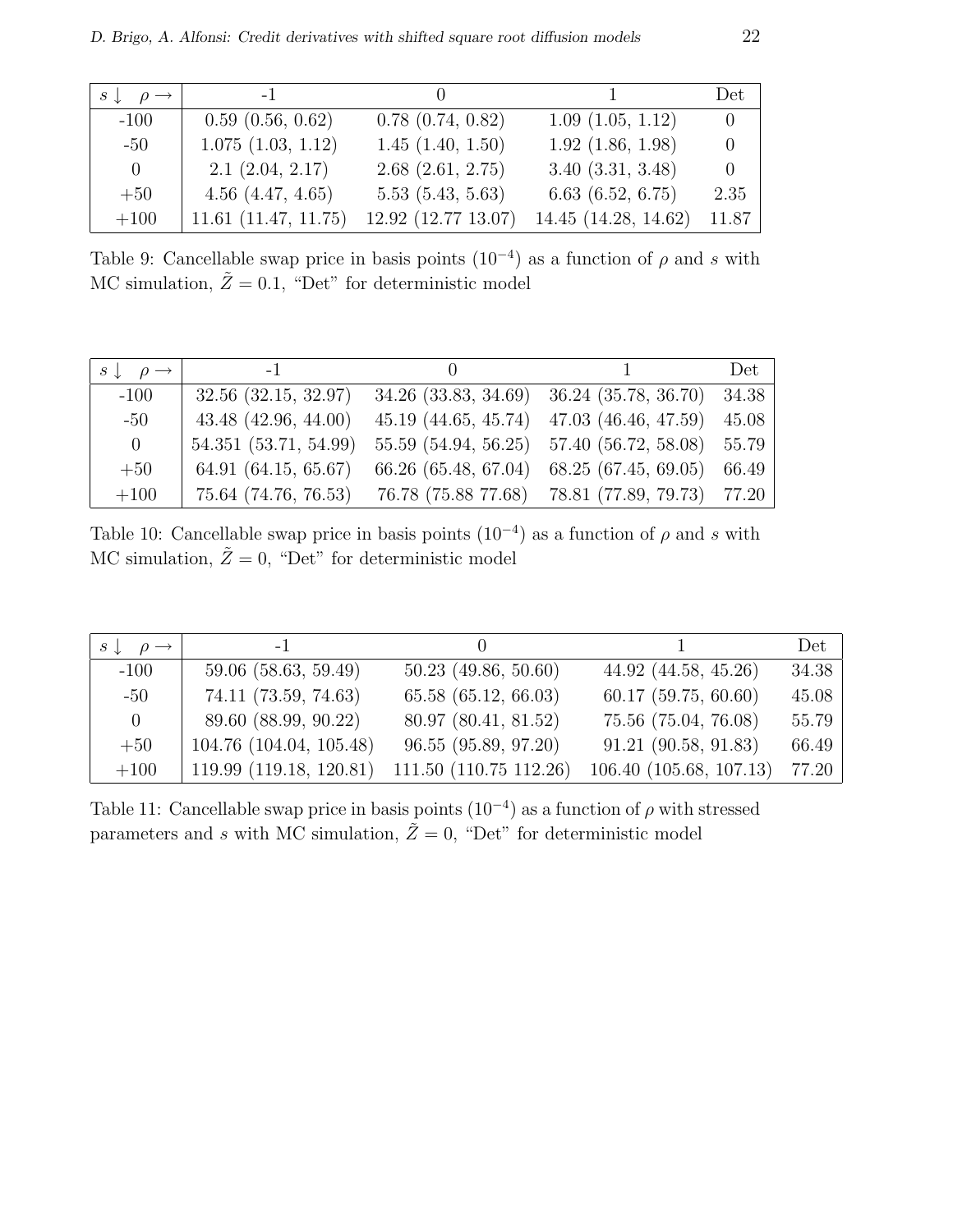#### 4.2 CDS Options and Jamshidian's Decomposition

We developed this formula by an initial hint of Ouyang (2003). Consider the option to enter a CDS at a future time  $T_a > 0$ ,  $T_a < T_b$ , receiving protection Z against default up to time  $T_b$ , in exchange for a fixed rate K. At  $T_a$  there is the option of entering a CDS paying a fixed rate K at times  $\mathcal{T}_{a,b} = T_{a+1}, \ldots, T_b$  or until default, in exchange for protection against a possible default in  $[T_a, T_b]$ . If default occurs a protection payment Z is received. By noticing that the market CDS rate  $R_f(T_a, T_b)$ at  $T_a$  will set the CDS value in  $T_a$  to 0, the payoff can be written as the discounted difference between said CDS and the corresponding CDS with rate  $K$ . We have that the payoff at  $T_a$  reads

$$
\Pi_a := [\text{CDS}(T_a, T_{a,b}, T_b, R_f(T_a, T_b), Z) - \text{CDS}(T_a, T_{a,b}, T_b, K, Z)]^+ \n= [-\text{CDS}(T_a, T_{a,b}, T_b, K, Z)]^+ \n= [-\text{CDS}(T_a, T_{a,b}, T_b, K, Z)]^+ \n- \sum_{i=a+1}^b D(T_a, T_i) \alpha_i K \mathbf{1}_{\{\tau > T_i\}} + \mathbf{1}_{\{\tau < T_b\}} D(T_a, \tau) Z | \mathcal{G}_{T_a} \} )^+
$$
\n
$$
= \mathbf{1}_{\{\tau > T_a\}} \left\{ - K \int_{T_a}^{T_b} \mathbb{E} \left[ \exp \left( - \int_{T_a}^u (r_s + \lambda_s) ds \right) \lambda_u | \mathcal{F}_{T_a} \right] (u - T_{\beta(u)-1}) du - K \sum_{i=a+1}^b \alpha_i \mathbb{E} \left[ \exp \left( - \int_{T_a}^{T_i} (r_s + \lambda_s) ds \right) | \mathcal{F}_{T_a} \right] \n+ Z \int_{T_a}^{T_b} \mathbb{E} \left[ \exp \left( - \int_{T_a}^u (r_s + \lambda_s) ds \right) \lambda_u | \mathcal{F}_{T_a} \right] du \right\}^+
$$

If we take deterministic interest rates  $r$  this reads

$$
\Pi_a = 1_{\{\tau > T_a\}} \Bigg\{ -K \int_{T_a}^{T_b} \mathbb{E} \left[ \exp \left( -\int_{T_a}^u \lambda_s ds \right) \lambda_u | \mathcal{F}_{T_a} \right] P(T_a, u) (u - T_{\beta(u)-1}) du \n- K \sum_{i=a+1}^b \alpha_i P(T_a, T_i) \mathbb{E} \left[ \exp \left( -\int_{T_a}^{T_i} \lambda_s ds \right) | \mathcal{F}_{T_a} \right] \n+ Z \int_{T_a}^{T_b} P(T_a, u) \mathbb{E} \left[ \exp \left( -\int_{T_a}^u \lambda_s ds \right) \lambda_u | \mathcal{F}_{T_a} \right] du \Bigg\}^+
$$

Define

$$
H(t, T; y_t^{\beta}) := \mathbb{E}\left[\exp\left(-\int_t^T \lambda_s ds\right)|\mathcal{F}_t\right]
$$

and notice that

$$
\mathbb{E}\left[\exp\left(-\int_t^T \lambda_s ds\right)\lambda_T|\mathcal{F}_t\right] = -\frac{d}{dT}\mathbb{E}\left[\exp\left(-\int_t^T \lambda_s ds\right)|\mathcal{F}_t\right] = -\frac{d}{dT}H(t,T)
$$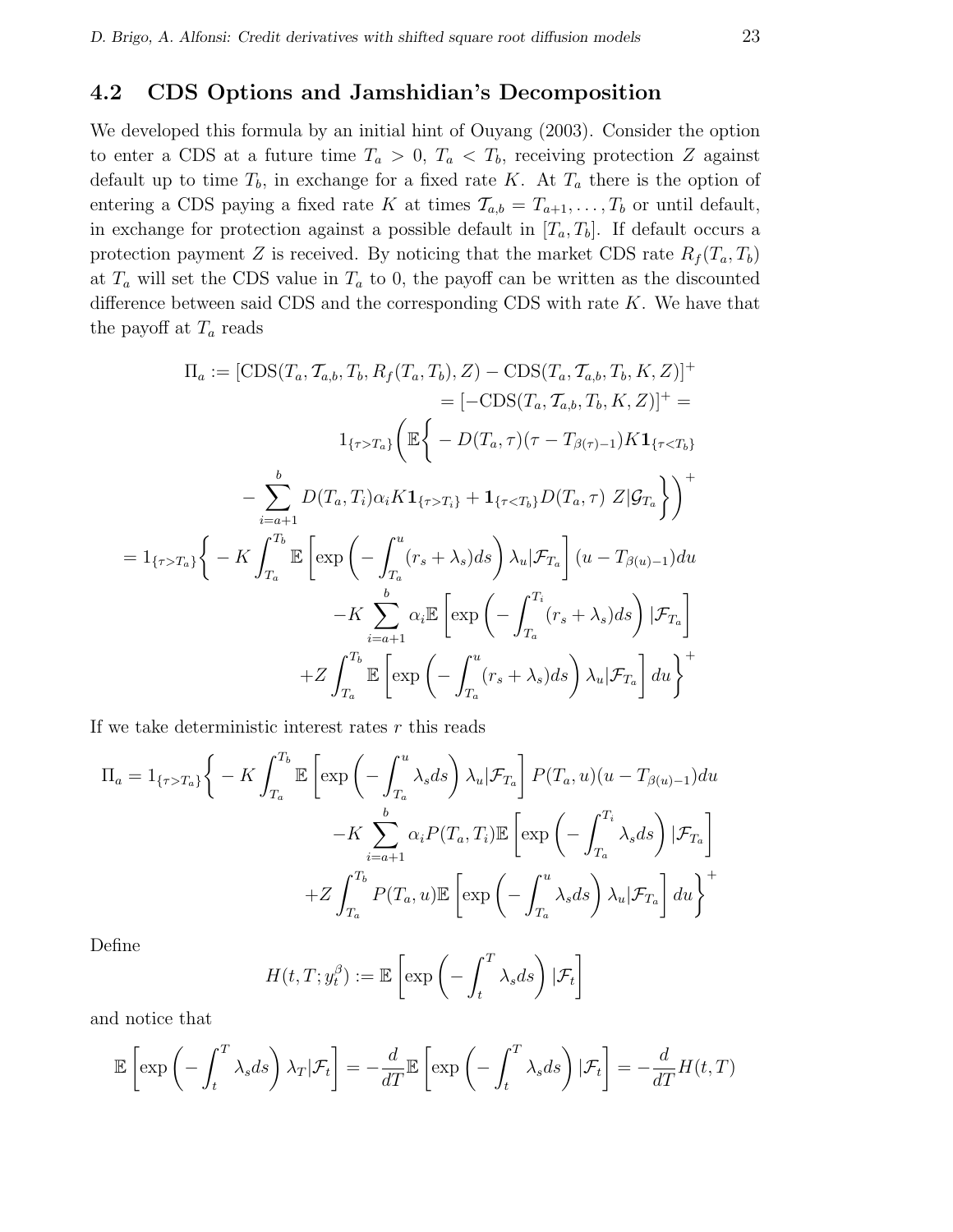Write then

$$
\Pi_a = 1_{\{\tau > T_a\}} \left\{ K \int_{T_a}^{T_b} P(T_a, u)(u - T_{\beta(u)-1}) \frac{d}{du} H(T_a, u) du - K \sum_{i=a+1}^b \alpha_i P(T_a, T_i) H(T_a, T_i) - Z \int_{T_a}^{T_b} P(T_a, u) \frac{d}{du} H(T_a, u) du \right\}^+
$$

Note that the first two summations add up to a positive quantity, since they are expectations of positive terms.

By integrating by parts in the first and third integral, we obtain, by defining  $q(u) := -dP(T_a, u)/du,$ 

$$
\Pi_a = 1_{\{\tau > T_a\}} \left\{ Z - \int_{T_a}^{T_b} \left[ Zq(u) + KP(T_a, T_{\beta(u)}) \delta_{T_{\beta(u)}}(u) - K(u - T_{\beta(u)-1})q(u) \right. \\ \left. - KP(T_a, T_{\beta(u)}) \delta_{T_{\beta(u)}}(u) + Z \delta_{T_b}(u) P(T_a, u) + KP(T_a, u) \right] H(T_a, u) du \right\}^+
$$

Define

$$
h(u) := Zq(u) - K(u - T_{\beta(u)-1})q(u) + Z\delta_{T_b}(u)P(T_a, u) + KP(T_a, u)
$$

so that

$$
\Pi_a = 1_{\{\tau > T_a\}} \left\{ Z - \int_{T_a}^{T_b} h(u) H(T_a, u; y_{T_a}^\beta) du \right\}^+ \tag{20}
$$

It is easy to check, by remembering the signs of the terms of which the above coefficients are expectations, that

h(u) > 0 for all u.

Now we look for a term  $y^*$  such that

$$
\int_{T_a}^{T_b} h(u)H(T_a, u; y^*)du = Z.
$$
 (21)

It is easy to see that in general  $H(t, T; y)$  is decreasing in y for all t, T. This equation can be solved, since  $h(u)$  is known and deterministic and since H is given in terms of the CIR bond price formula. Furthermore, either a solution exists or the option valuation is not necessary. Indeed, consider first the limit of the left hand side for  $y^* \to \infty$ . We have

$$
\lim_{y^* \to \infty} \int_{T_a}^{T_b} h(u) H(T_a, u; y^*) du = 0 < Z,
$$

which shows that for  $y^*$  large enough we always go below the value Z. Then consider the limit of the left hand side for  $y^* \to 0$ :

$$
\lim_{y^* \to 0+} \int_{T_a}^{T_b} h(u) H(T_a, u; y^*) du =
$$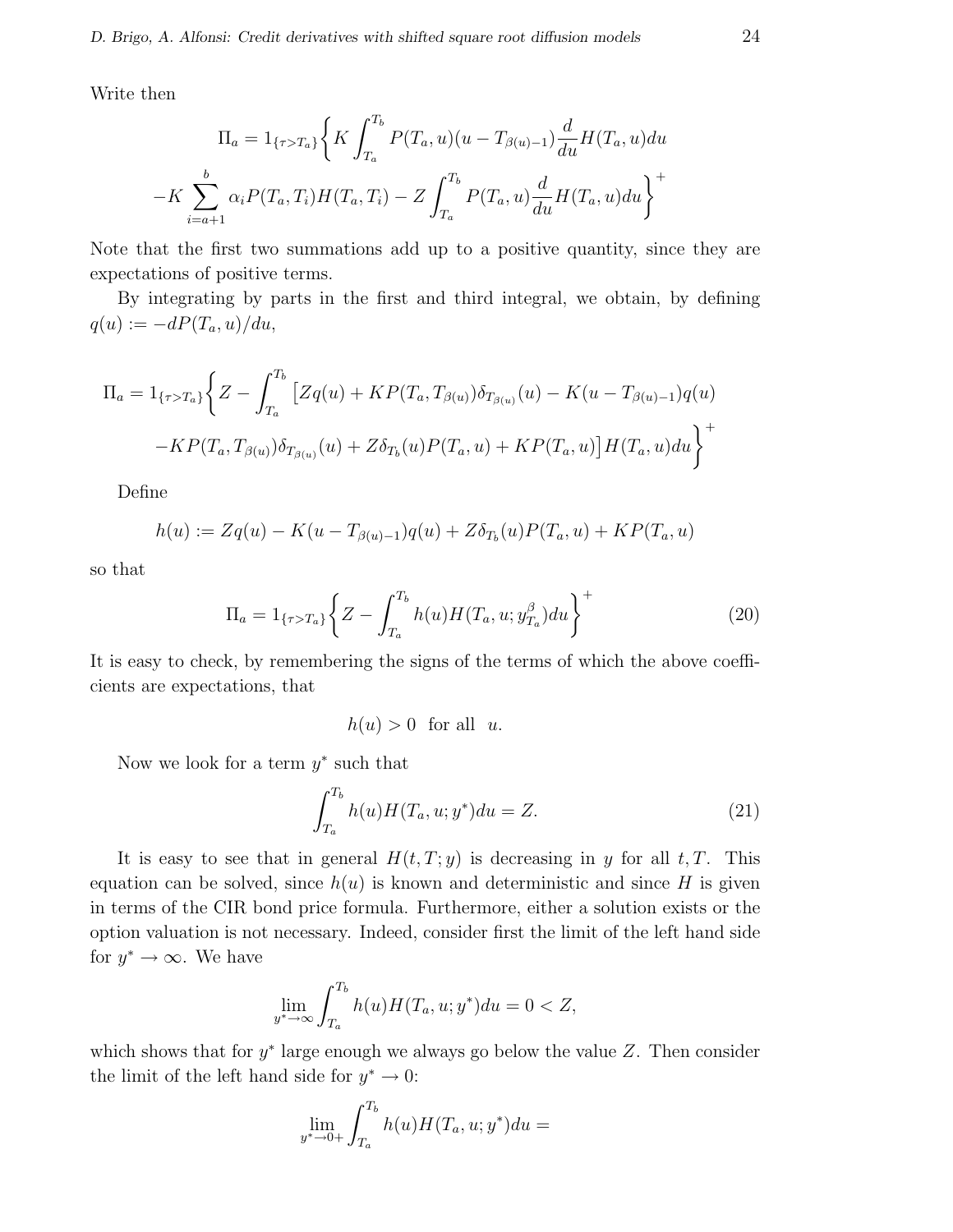$$
=Z+\int_{T_a}^{T_b}[ZP(T_a,u)\frac{\partial H(T_a,u;0)}{\partial u}+(K(u-T_{\beta(u)-1})q(u)+KP(T_a,u))H(T_a,u;0)]du
$$

Now if the integral in the last expression is positive then we have that the limit is larger than  $Z$  and by continuity and monotonicity there is always a solution  $y^*$  giving Z. If instead the integral in the last expression is negative, then the limit is smaller than  $Z$  and we have that  $(21)$  admits no solution, in that its left hand side is always smaller than the right hand side. However, this implies in turn that the expression inside curly brackets in the payoff (20) is always positive and thus the contract loses its optionality and can be valued by taking the expectation without positive part, giving as option price simply  $-CDS(t, \mathcal{T}_{a,b}, T_b, K, Z) > 0$ , the opposite of a forward start CDS. In case  $y^*$  exists, instead, we may rewrite our discounted payoff as

$$
\Pi_a = 1_{\{\tau > T_a\}} \bigg\{ \int_{T_a}^{T_b} h(u) (H(T_a, u; y^*) - H(T_a, u; y_{T_a}^\beta)) du \bigg\}^+
$$

Since  $H(t, T; y)$  is decreasing in y for all t, T, all terms  $(H(T_a, u; y^*) - H(T_a, u; y_T^{\beta}))$  $T_a^B$ )) have the same sign, which will be positive if  $y_{T_a}^{\beta} > y^*$  or negative otherwise. Since all such terms have the same sign, we may write

$$
\Pi_a =: 1_{\{\tau > T_a\}} Q_a = 1_{\{\tau > T_a\}} \left\{ \int_{T_a}^{T_b} h(u) (H(T_a, u; y^*) - H(T_a, u; y_{T_a}^\beta))^+ du \right\}
$$

Now compute the price as

$$
\mathbb{E}[D(0,T_a)\Pi_a] = P(0,T_a)\mathbb{E}[1_{\{\tau>T_a\}}Q_a] = P(0,T_a)\mathbb{E}[\exp(-\int_0^{T_a} \lambda_s ds)Q_a] =
$$
  

$$
= \int_{T_a}^{T_b} h(u)\mathbb{E}[\exp(-\int_0^{T_a} \lambda_s ds)(H(T_a, u; y^*) - H(T_a, u; y_{T_a}^\beta))^+]du
$$

From a structural point of view,  $H(T_a, u; y_T^{\beta})$  $T_a$ ) are like zero coupon bond prices in a CIR++ model with short term interest rate  $\lambda$ , for maturity  $T_a$  on bonds maturing at u. Thus, each term in the summation is  $h(u)$  times a zero-coupon bond like call option with strike  $K_u^* = H(T_a, u; y^*)$ . A formula for such options is given for example in (3.78) p. 94 of Brigo and Mercurio (2001b).

If one maintains stochastic interest rates with possibly non-null  $\rho$ , then a possibility is to use the Gaussian mapped processes  $x^V$  and  $y^V$  introduced earlier and to reason as for pricing swaptions with the G2++ model through Jamshidian's decomposition and one-dimensional Gaussian numerical integration, along the lines of the procedures leading to (4.31) in Brigo and Mercurio (2001b). Clearly the resulting formula has to be tested against Monte Carlo simulation.

### 5 Conclusions and further research

In this work we have introduced a two-dimensional shifted square-root diffusion (SSRD) model for interest rate derivatives and single-name credit derivatives, in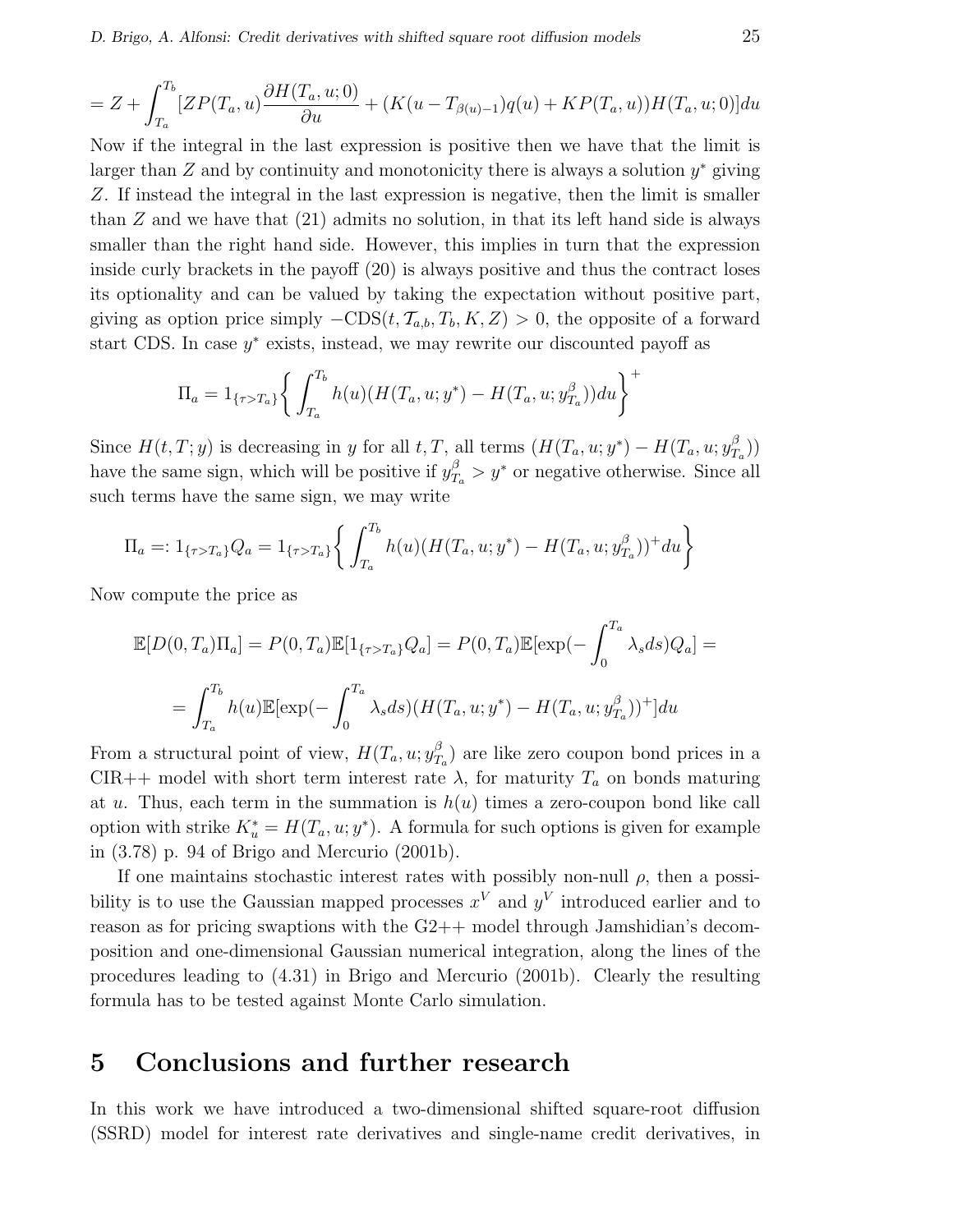a stochastic intensity framework. This model offers the only known case, to the best of our knowledge, allowing for an automatic calibration of the term structure of interest rates and of credit default swaps (CDS's). Additional parameters can be set so as to calibrate option data from the interest rate market and option data on the credit market, although we do not use the latter, due to the fact that the related products appeared very recently and are characterized by wide bid-ask spreads. The interest-rate calibration and the credit market calibration are separate, which can be helpful in splitting competence. We discussed numerically the impact of interestrate and default-intensity correlation on calibration and pricing. We also introduced an analytical approximation based on a Gaussian dependence mapping for some basic credit derivatives terms involving correlated CIR processes. We used a variant of Jamshidian's decomposition to derive an analytical formula for CDS options under CIR++ stochastic intensity. Further research includes checking future default structures implied by a calibration and related diagnostics, analysis of the impact of correlation on more involved payoffs, possible extensions to multiname credit derivatives, and analyzing hedging strategies associated with the model, for example in the framework of Blanchet-Scaillet and Jeanblanc (2001).

## References

- [1] Avellaneda, M., and Newman, J. (1998). Positive interest rates and nonlinear term structure models. Courant Institute of Mathematical Sciences Working Paper, New York University.
- [2] Bielecki T., Rutkowski M. (2001), Credit risk: Modeling, Valuation and Hedging. Springer Verlag
- [3] Blanchet-Scaillet, C., and Jeanblanc, M. (2001). Hazard rate for credit risk and hedging defaultable contingent claims, working paper.
- [4] Brigo, D., and Alfonsi, A. (2003). A two-dimensional CIR++ shifted diffusion model with automatic calibration to credit default swaps and interest-rate derivatives data. In Proceedings of the 6-th Columbia-JAFEE Conference, Tokyo, March 15-16, 2003, pp 563-585.
- [5] Brigo, D., and Mercurio, F. (2001), On deterministic shift extensions of shortrate models. Internal Report available at http://www.damianobrigo.it. Reduced version published in Finance and Stochastics 5 (2001), pp. 369–388.
- [6] Brigo, D., and Mercurio, F. (2001b), Interest Rate Models: Theory and Practice. Springer-Verlag.
- [7] Duffie D., Singleton K. (1997), An econometric model of the term structure of interest-rate swap yields. J. Finance. 52 , 1287-1321.